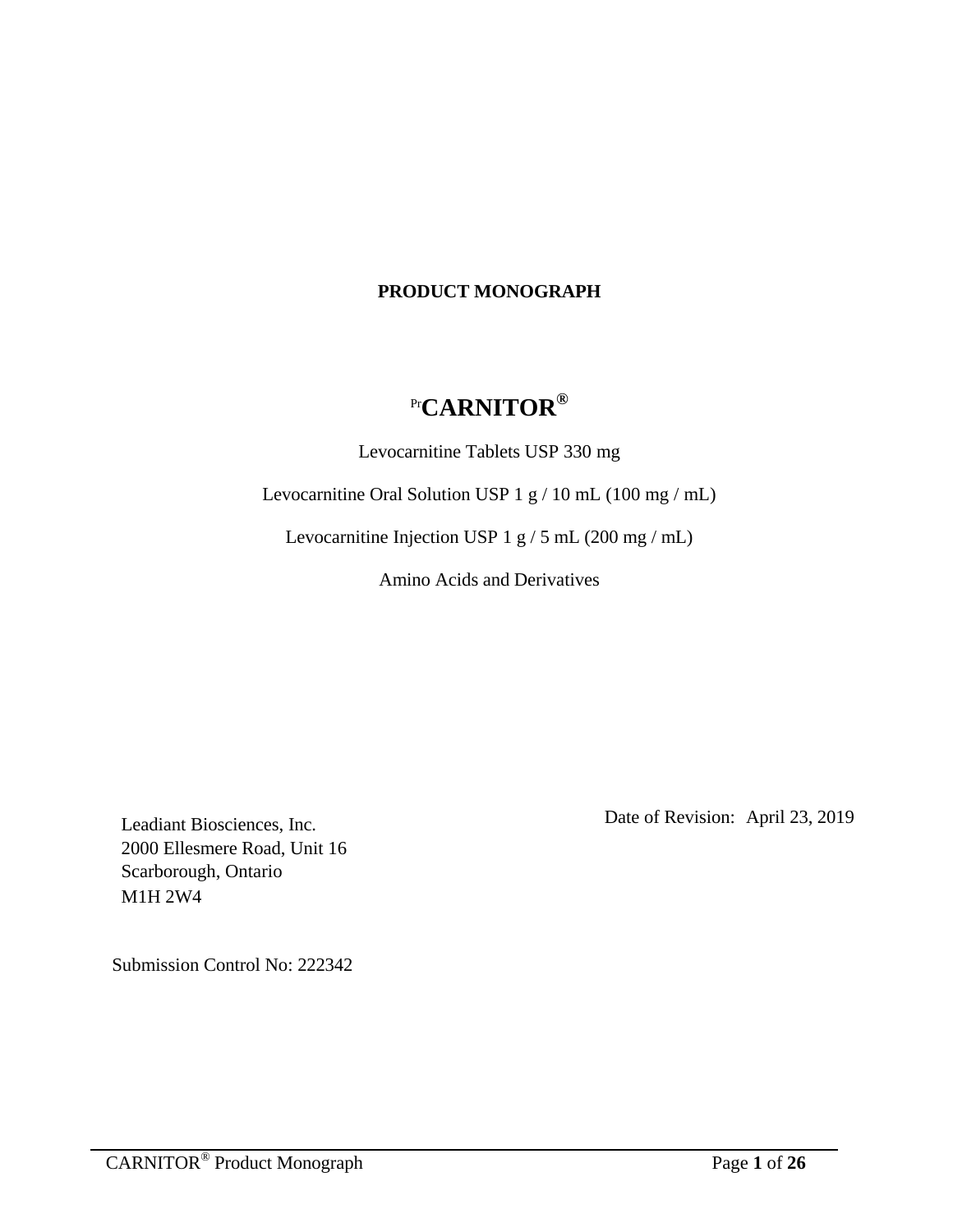|--|--|--|--|--|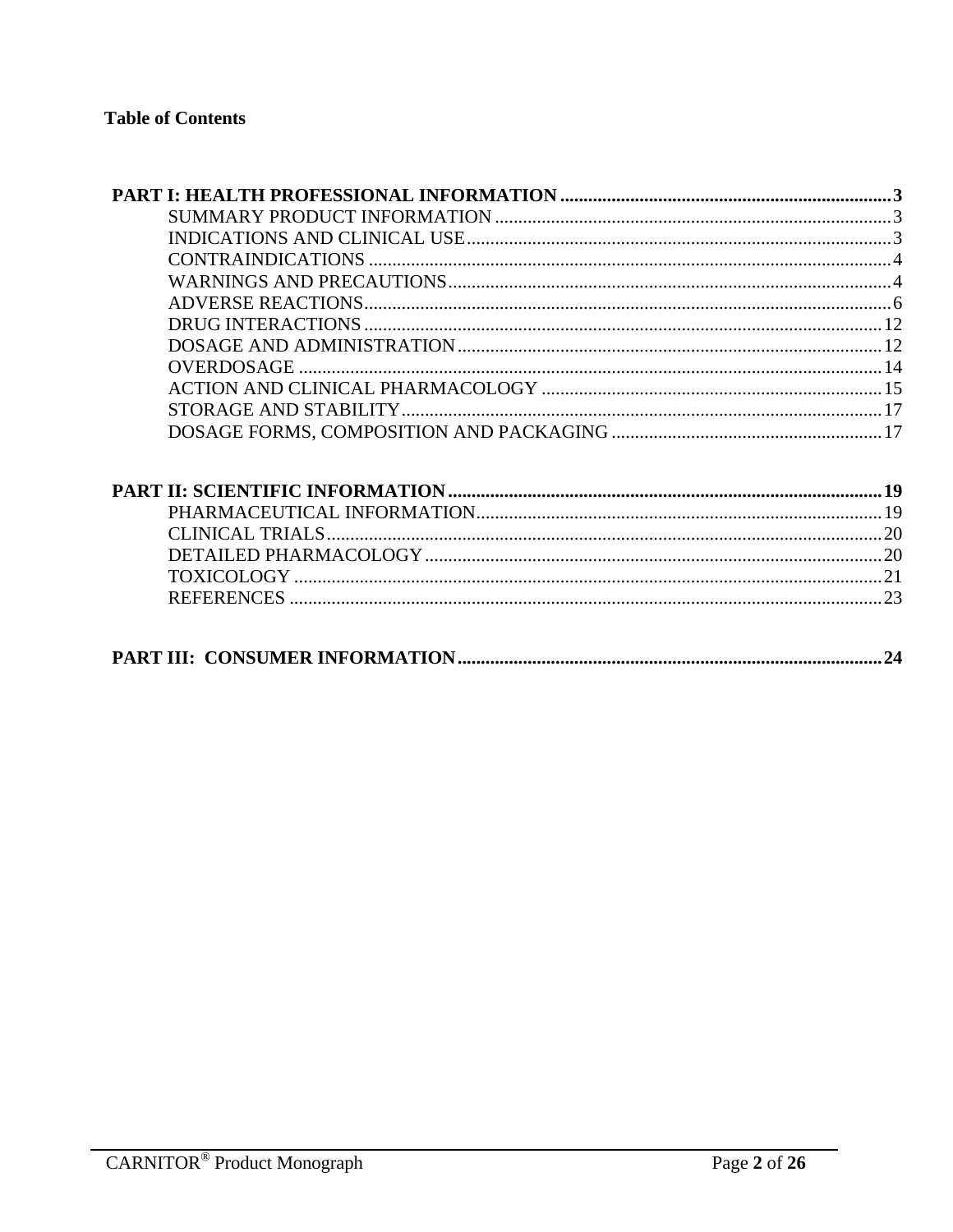# **CARNITOR®**

### Levocarnitine

# **PART I: HEALTH PROFESSIONAL INFORMATION**

## <span id="page-2-1"></span><span id="page-2-0"></span>**SUMMARY PRODUCT INFORMATION**

| <b>Route of</b><br><b>Administration</b> | Dosage Form /<br><b>Strength</b>                         | <b>Clinically Relevant Nonmedicinal Ingredients</b>                                                                   |
|------------------------------------------|----------------------------------------------------------|-----------------------------------------------------------------------------------------------------------------------|
| Oral                                     | Tablet 330 mg                                            | Magnesium stearate, microcrystalline cellulose and<br>povidone                                                        |
| Oral                                     | Solution $1 g / 10 mL$<br>$(100 \text{ mg}/\text{mL})$   | Artificial Cherry Flavor, D,L-Malic Acid,<br>Methylparaben, Propylparaben, Purified Water,<br>Sucrose Syrup           |
| Intravenous                              | Injection $1 g / 5 mL$<br>$(200 \text{ mg} / \text{mL})$ | Hydrochloric acid, sodium hydroxide<br>For a complete listing see Dosage Forms,<br>Composition and Packaging section. |

# <span id="page-2-2"></span>**INDICATIONS AND CLINICAL USE**

# **Oral**

CARNITOR® (levocarnitine) Tablets and Oral Solution are indicated for:

- Treatment of primary systemic carnitine deficiency
- Acute and chronic treatment of patients with an inborn error of metabolism which results in a secondary carnitine deficiency

### **Intravenous**

CARNITOR® (levocarnitine) Injection is indicated for:

- Treatment of primary systemic carnitine deficiency
- Acute and chronic treatment of patients with an inborn error of metabolism which results in a secondary carnitine deficiency, and
- Prevention and treatment of carnitine deficiency in patients with end stage renal disease (ESRD) who are undergoing dialysis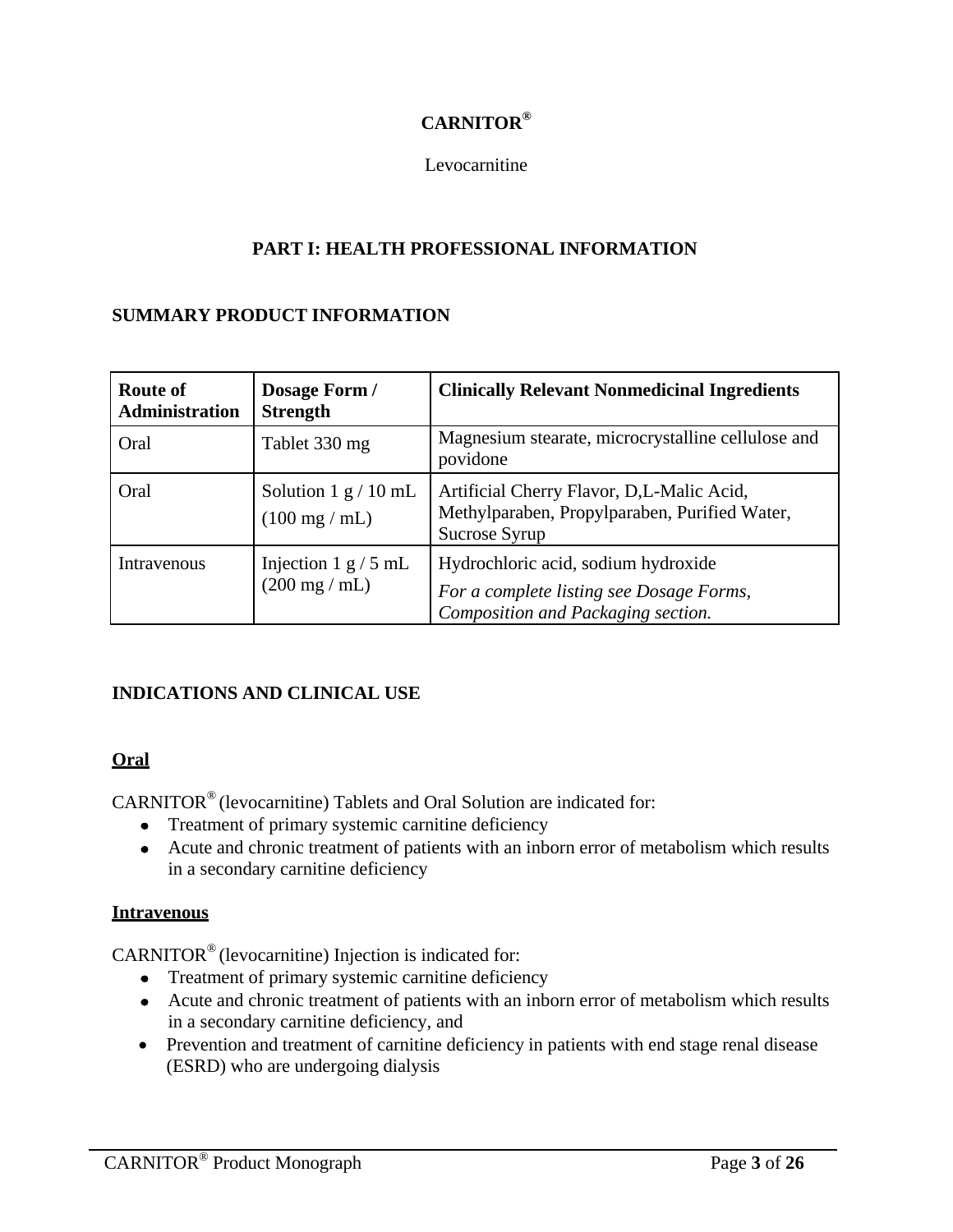In some patients, particularly those presenting with cardiomyopathy, carnitine supplementation rapidly alleviated signs and symptoms. Treatment should include, in addition to carnitine, supportive and other therapy as indicated by the condition of the patient.

#### **Geriatrics (> 65 years of age):**

Limited data are available therefore CARNITOR<sup>®</sup> should be used with caution in these patients.

#### **Pediatrics (<18 years of age):**

The evaluation of carnitine in primary and secondary carnitine deficiency included pediatric patients.

### <span id="page-3-0"></span>**CONTRAINDICATIONS**

Patients who are hypersensitive to this drug or to any ingredient in the formulation. For a complete listing, see the DOSAGE FORMS, COMPOSITION AND PACKAGING section of the product monograph.

### <span id="page-3-1"></span>**WARNINGS AND PRECAUTIONS**

#### **General**

Serious hypersensitivity reactions, including anaphylaxis, laryngeal edema, and bronchospasm have been reported following CARNITOR® injection, mostly in patients with end stage renal disease who are undergoing dialysis. Some reactions occurred within minutes after intravenous administration of CARNITOR®. Serious hypersensitivity reactions, including rash, urticaria, and facial edema have also been reported with oral CARNITOR®.

If a severe hypersensitivity reaction occurs, discontinue CARNITOR<sup>®</sup> treatment and initiate appropriate medical treatment. Consider the risks and benefits of re-administering CARNITOR<sup>®</sup> to individual patients following a severe reaction. If the decision is made to re-administer the product, monitor patients for a reoccurrence of signs and symptoms of a severe hypersensitivity reaction.

**CARNITOR® (levocarnitine) Oral Solution** contains sucrose. Consideration should be given when used in diabetic patients and those on a low calorie diet.

### **Carcinogenesis and Mutagenesis**

No human data are available. See TOXICOLOGY section.

### **Gastrointestinal**

Rapid consumption of CARNITOR® may result in gastrointestinal reactions.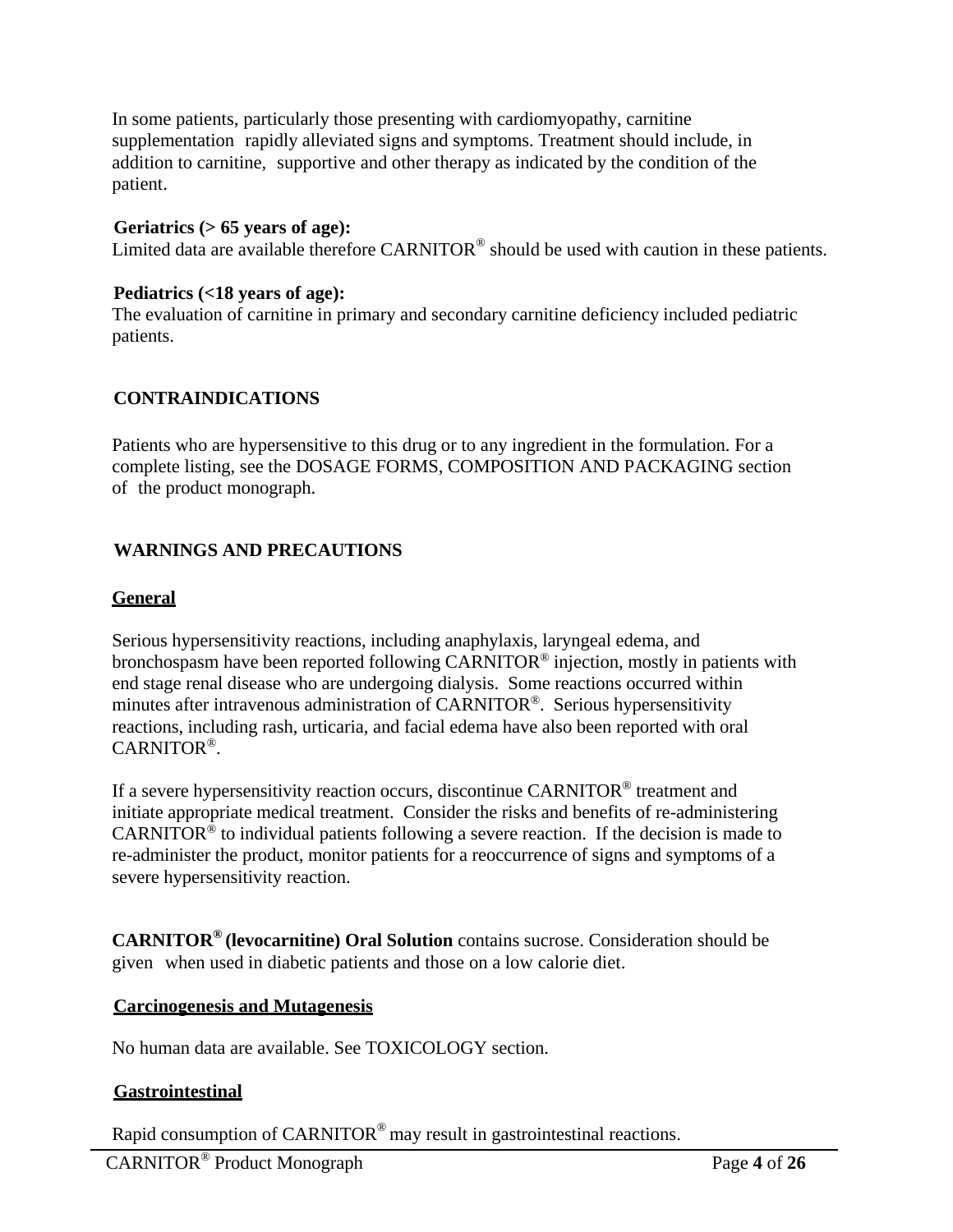# **Renal**

# **Oral formulations of CARNITOR® (levocarnitine) Tablets and Oral Solution:**

The safety and efficacy of oral levocarnitine have not been evaluated in patients with renal insufficiency.

The chronic use of, or administration of high doses in excess of 1 gram per dose of the oral formulations of levocarnitine for long periods of time, are not recommended in patients with severely compromised renal function or in ESRD patients on dialysis due to the fact that major metabolites formed following oral administration (trimethylamine [TMA] and trimethylamine-N-oxide [TMAO]) will accumulate. Increased levels of TMA in dialysis patients have been reported to be associated with possible neurophysiologic effects. Also, the inefficient removal of TMA may result in the development of "fish odor" syndrome.

## **CARNITOR® (levocarnitine) Injection**

In ESRD patients on hemodialysis, only the intravenous form of levocarnitine is indicated for use.

### **Special Populations**

### **Pregnant Women:**

Reproductive studies have been performed in rats and rabbits at doses up to 3.8 times the human dose on the basis of surface area and have revealed no evidence of impaired fertility or harm to the fetus due to CARNITOR®. There are, however, no adequate and well controlled studies in pregnant women. Because animal reproduction studies are not always predictive of human response, this drug should be used during pregnancy only if clearly needed.

### **Nursing Women:**

Levocarnitine has not been studied in lactating women. Levocarnitine should only be used by nursing mothers if benefit to the mother outweighs any potential risks to the child from excess carnitine exposure. Studies in dairy cows indicate that the concentration of levocarnitine in milk is increased following exogenous administration of levocarnitine. In nursing mothers receiving levocarnitine, any risks to the child of excess carnitine intake need to be weighed against the benefits of levocarnitine supplementation to the mother. Consideration may be given to discontinuation of nursing or of levocarnitine treatment.

### **Geriatrics (> 65 years of age):**

Limited data are available therefore CARNITOR<sup>®</sup> should be used with caution in these patients.

# **Pediatrics (<18 years of age):**

The evaluation of carnitine in primary and secondary carnitine deficiency included pediatric patients. Evidence from clinical studies and experience suggests that use in the pediatric population is not associated with differences in safety or efficacy.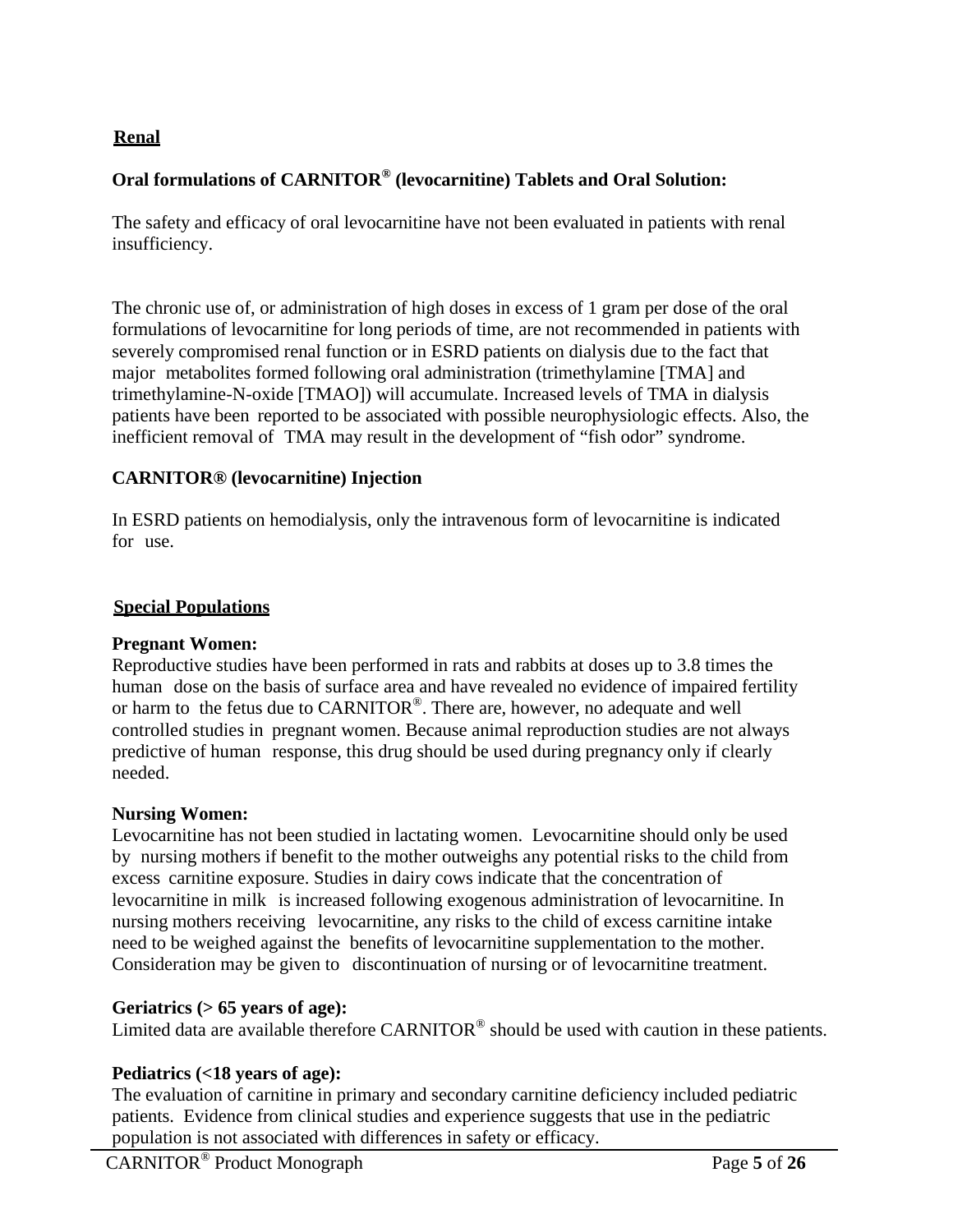# **Monitoring and Laboratory Tests**

**Reports of International Normalised Ratio (INR):** INR levels should be monitored in patients treated concomitantly with levocarnitine and anticoagulant drugs<sup>1, 6</sup>.

# **Oral formulations of CARNITOR® (levocarnitine) Tablets and Oral Solution:** Monitoring should

include periodic blood chemistries, vital signs, plasma carnitine concentrations and overall clinical condition. CARNITOR® (levocarnitine) Injection:

It is recommended that a plasma carnitine concentration be obtained prior to beginning parenteral therapy for metabolic disorders and in some patients, weekly and monthly monitoring is recommended. This monitoring should include blood chemistries, vital signs, plasma carnitine concentrations (the plasma free carnitine concentration should be between 35 and 60 micromoles / liter at baseline) and overall clinical condition.

# <span id="page-5-0"></span>**ADVERSE REACTIONS**

## **Adverse Drug Reaction Overview**

# **Oral formulations CARNITOR® (levocarnitine) Tablets and Oral Solution:**

Various mild gastrointestinal complaints have been reported during the long-term administration of oral L- or D,L-carnitine; these include transient nausea and vomiting, abdominal cramps, and diarrhea. Mild myasthenia has been described only in uremic patients receiving D,L-carnitine.

Gastrointestinal adverse reactions with CARNITOR® Oral Solution dissolved in liquids might be avoided by a slow consumption of the solution or by a greater dilution. Decreasing the dosage often diminishes or eliminates drug-related patient body odor or gastrointestinal symptoms when present.

Seizures have been reported to occur in patients with or without pre-existing seizure activity, receiving either oral or intravenous levocarnitine. In patients with pre-existing seizure activity, an increase in seizure frequency and/or severity has been reported

# **CARNITOR® (levocarnitine) Injection:**

Transient nausea and vomiting have been observed. Less frequent adverse reactions are body odor, nausea, and gastritis. An incidence for these reactions is difficult to estimate due to the confounding effects of the underlying pathology.

Seizures have been reported to occur in patients with or without pre-existing seizure activity, receiving either oral or intravenous levocarnitine. In patients with pre-existing seizure activity, an increase in seizure frequency and/or severity has been reported.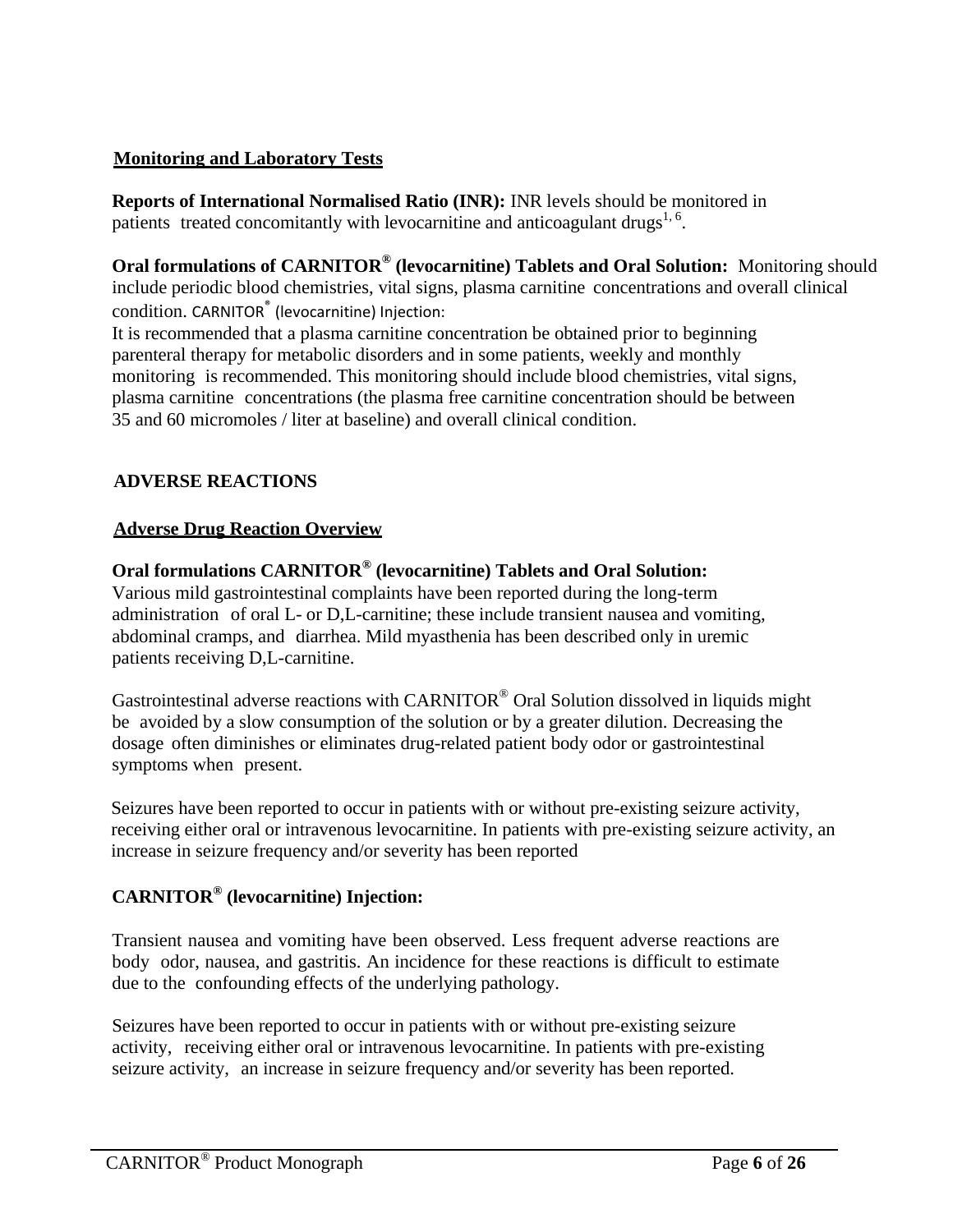## **Clinical Trial Adverse Drug Reactions**

*Because clinical trials are conducted under very specific conditions the adverse reaction rates observed in the clinical trials may not reflect the rates observed in practice and should not be compared to the rates in the clinical trials of another drug. Adverse drug reaction information from clinical trials is useful for identifying drug-related adverse events and for approximating rates*.

The table below lists the adverse events that have been reported in two double-blind, placebo- controlled trials in patients on chronic hemodialysis. Events occurring at  $\geq$ 5% are reported without regard to causality.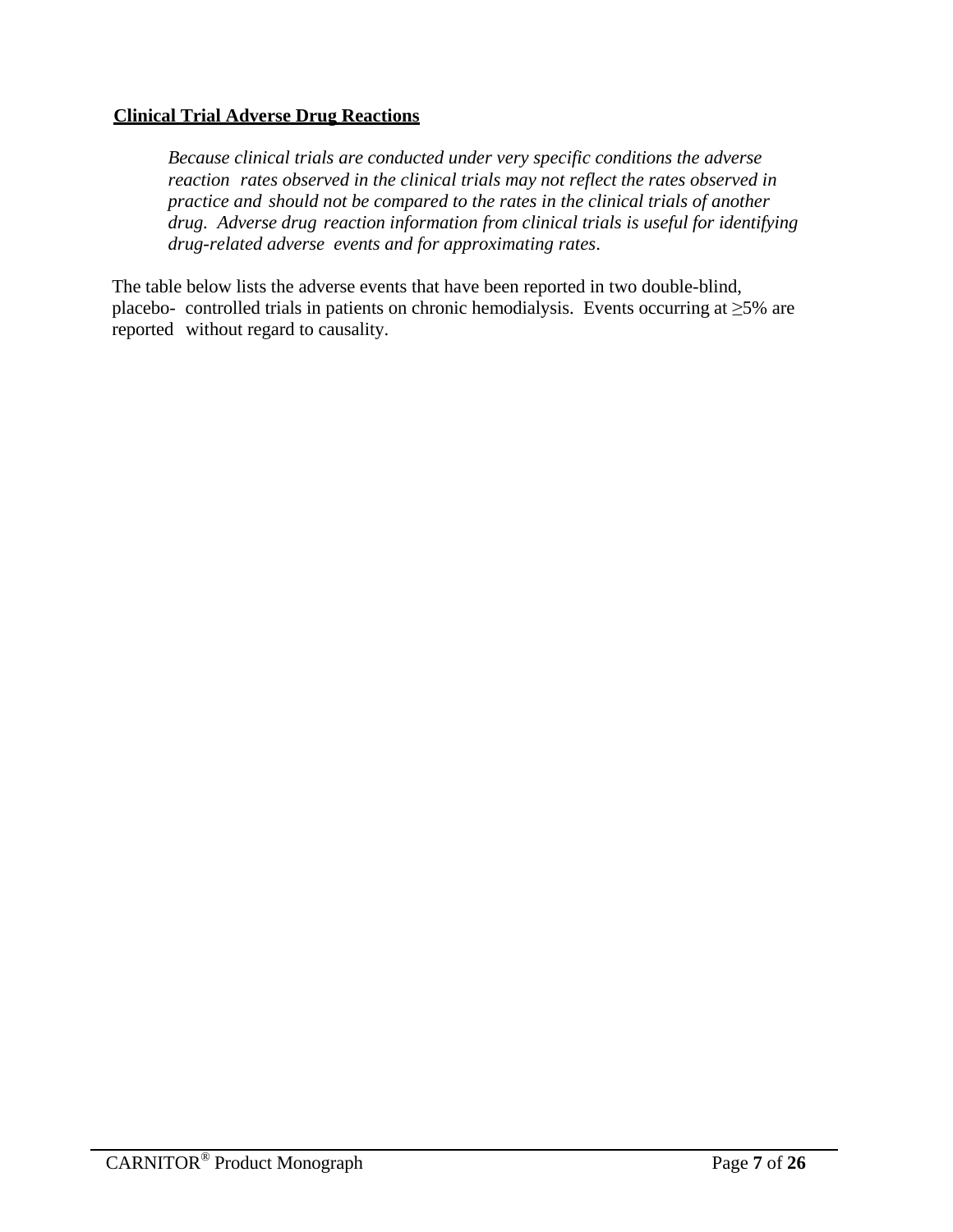| <b>Table 1</b><br>% of Patients With Adverse Events Occurring at a Frequency $\geq$ 5% Regardless of |                                 |                                         |                                         |                                 |                                               |  |
|------------------------------------------------------------------------------------------------------|---------------------------------|-----------------------------------------|-----------------------------------------|---------------------------------|-----------------------------------------------|--|
|                                                                                                      | <b>Causality by Body System</b> |                                         |                                         |                                 |                                               |  |
|                                                                                                      | <b>Placebo</b><br>$(n=63)$      | Levocarnitine<br>$10 \text{ mg} (n=34)$ | Levocarnitine<br>$20 \text{ mg} (n=62)$ | Levocarnitine<br>$40$ mg (n=34) | Levocarnitine<br>$10, 20, 40$ mg<br>$(n=130)$ |  |
| <b>Body as Whole</b>                                                                                 |                                 |                                         |                                         |                                 |                                               |  |
| Abdominal pain                                                                                       | 17                              | 21                                      | $\sqrt{5}$                              | $\sqrt{6}$                      | $\overline{9}$                                |  |
| Accidental injury                                                                                    | 10                              | 12                                      | $\,8\,$                                 | 12                              | 10                                            |  |
| Allergic reaction                                                                                    | $\sqrt{5}$                      | 6                                       | $\blacksquare$                          | $\overline{\phantom{a}}$        | $\overline{2}$                                |  |
| Asthenia                                                                                             | $\,8\,$                         | $\overline{9}$                          | $\,8\,$                                 | 12                              | $\mathbf{9}$                                  |  |
| Back pain                                                                                            | 10                              | 9                                       | $\,8\,$                                 | 6                               | $\,8\,$                                       |  |
| Chest pain                                                                                           | 14                              | 6                                       | 15                                      | 12                              | 12                                            |  |
| Fever                                                                                                | 5                               | 6                                       | 5                                       | 12                              | $\boldsymbol{7}$                              |  |
| Flu syndrome                                                                                         | 40                              | 15                                      | 27                                      | 29                              | 25                                            |  |
| Headache                                                                                             | 16                              | 12                                      | 37                                      | 3                               | 22                                            |  |
| Infection                                                                                            | 17                              | 15                                      | 10                                      | 24                              | 15                                            |  |
| Injection site reaction                                                                              | 59                              | 38                                      | 27                                      | 38                              | 33                                            |  |
| Pain                                                                                                 | 49                              | 21                                      | 32                                      | 35                              | 30                                            |  |
| Cardiovascular                                                                                       |                                 |                                         |                                         |                                 |                                               |  |
| Arrhythmia                                                                                           | $\sqrt{5}$                      | 3                                       | $\overline{\phantom{a}}$                | 3                               | $\overline{2}$                                |  |
| Atrial fibrillation                                                                                  | $\frac{1}{2}$                   | $\overline{a}$                          | $\sqrt{2}$                              | 6                               | $\sqrt{2}$                                    |  |
| Cardiovascular<br>disorder                                                                           | 6                               | 3                                       | $\sqrt{5}$                              | 6                               | 5                                             |  |
| Electrocardiogram<br>abnormal                                                                        | -                               | 3                                       | -                                       | 6                               | $\overline{2}$                                |  |
| Hemorrhage                                                                                           | 6                               | 9                                       | $\overline{2}$                          | 3                               | $\overline{4}$                                |  |
| Hypertension                                                                                         | 14                              | 18                                      | 21                                      | 21                              | 20                                            |  |
| Hypotension                                                                                          | 19                              | 15                                      | 19                                      | 3                               | 14                                            |  |
| Palpitations                                                                                         | ÷,                              | 3                                       | $\,8\,$                                 | $\overline{\phantom{a}}$        | $\sqrt{5}$                                    |  |
| Tachycardia                                                                                          | $\sqrt{5}$                      | 6                                       | $\sqrt{5}$                              | 9                               | $6\,$                                         |  |
| Vascular disorder                                                                                    | $\sqrt{2}$                      |                                         | $\sqrt{2}$                              | 6                               | $\sqrt{2}$                                    |  |
| <b>Digestive</b>                                                                                     |                                 |                                         |                                         |                                 |                                               |  |
| Anorexia                                                                                             | $\overline{3}$                  | 3                                       | $\sqrt{5}$                              | 6                               | 5                                             |  |
| Constipation                                                                                         | $6\,$                           | $\overline{3}$                          | $\overline{3}$                          | $\overline{3}$                  | $\overline{3}$                                |  |
| Diarrhea                                                                                             | 19                              | 9                                       | $10\,$                                  | 35                              | 16                                            |  |
| Dyspepsia                                                                                            | $10\,$                          | 9                                       | $\sqrt{6}$                              | $\blacksquare$                  | $5\overline{)}$                               |  |
| Gastrointestinal<br>disorder                                                                         | $\sqrt{2}$                      | 3                                       | $\overline{a}$                          | $\sqrt{6}$                      | $\overline{2}$                                |  |
| Melena                                                                                               | $\overline{3}$                  | 6                                       | $\blacksquare$                          | $\blacksquare$                  | $\overline{2}$                                |  |
| Nausea                                                                                               | $10\,$                          | 9                                       | $\sqrt{5}$                              | 12                              | $\,8\,$                                       |  |
| Stomach atony                                                                                        | 5                               | $\Box$                                  | $\overline{\phantom{0}}$                | $\blacksquare$                  | $\blacksquare$                                |  |
| Vomiting                                                                                             | 16                              | 9                                       | 16                                      | $21\,$                          | 15                                            |  |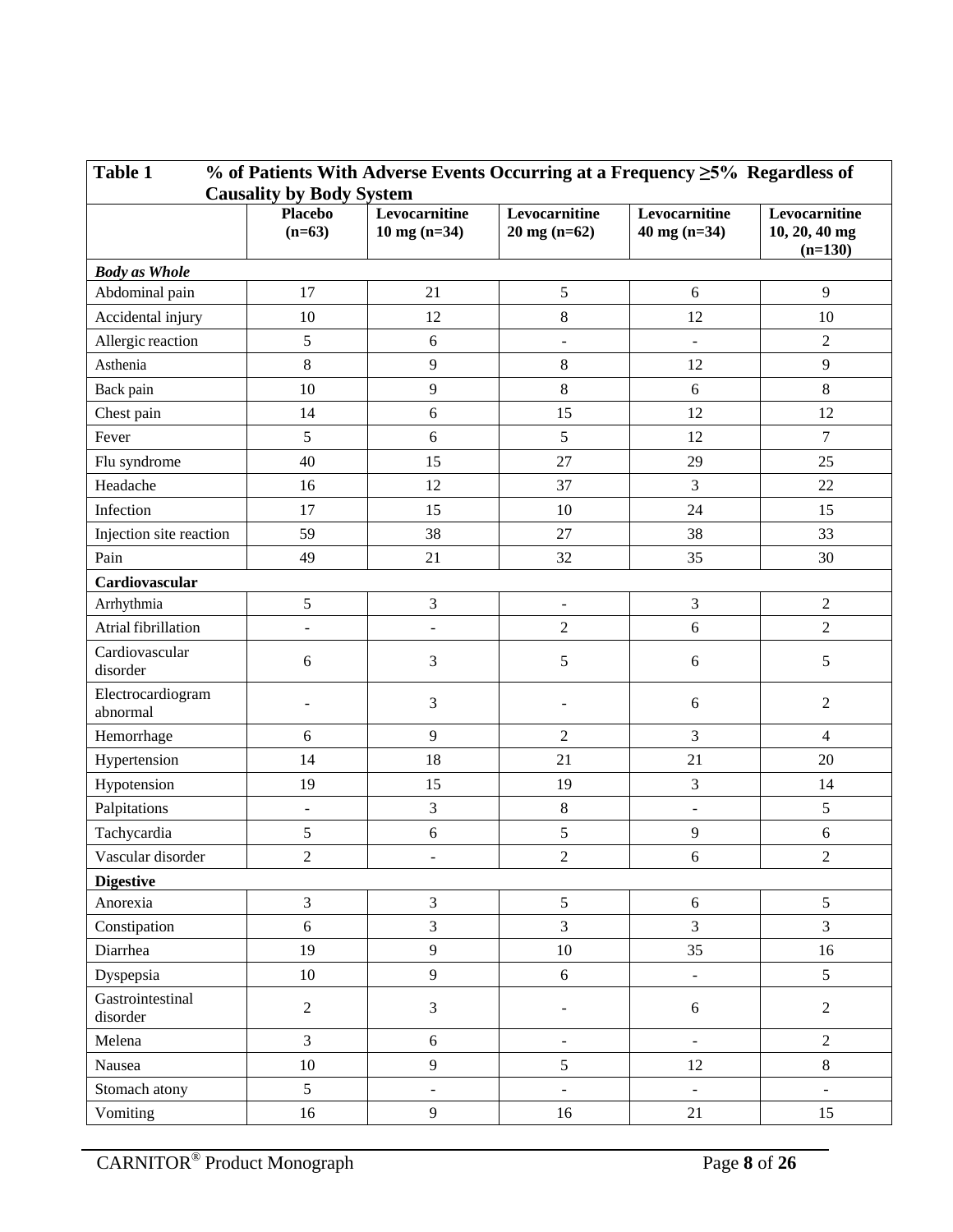| <b>Table 1</b><br>% of Patients With Adverse Events Occurring at a Frequency $\geq$ 5% Regardless of |                                 |                                         |                                 |                                 |                                             |
|------------------------------------------------------------------------------------------------------|---------------------------------|-----------------------------------------|---------------------------------|---------------------------------|---------------------------------------------|
|                                                                                                      | <b>Causality by Body System</b> |                                         |                                 |                                 |                                             |
|                                                                                                      | <b>Placebo</b><br>$(n=63)$      | Levocarnitine<br>$10 \text{ mg} (n=34)$ | Levocarnitine<br>$20$ mg (n=62) | Levocarnitine<br>$40$ mg (n=34) | Levocarnitine<br>10, 20, 40 mg<br>$(n=130)$ |
| <b>Endocrine System</b>                                                                              |                                 |                                         |                                 |                                 |                                             |
| Parathyroid disorder                                                                                 | $\sqrt{2}$                      | 6                                       | $\overline{2}$                  | 6                               | $\overline{4}$                              |
| Hemic/Lymphatic                                                                                      |                                 |                                         |                                 |                                 |                                             |
| Anemia                                                                                               | $\mathfrak{Z}$                  | 3                                       | $\sqrt{5}$                      | 12                              | 6                                           |
| <b>Metabolic/Nutritional</b>                                                                         |                                 |                                         |                                 |                                 |                                             |
| Hypercalcemia                                                                                        | $\mathfrak{Z}$                  | 15                                      | $\,8\,$                         | $\sqrt{6}$                      | $\overline{9}$                              |
| Hyperkalemia                                                                                         | 6                               | $6\,$                                   | 6                               | 6                               | 6                                           |
| Hypervolemia                                                                                         | 17                              | 3                                       | $\mathfrak{Z}$                  | 12                              | $\sqrt{5}$                                  |
| Peripheral edema                                                                                     | $\mathfrak{Z}$                  | 6                                       | 5                               | 3                               | 5                                           |
| Weight decrease                                                                                      | $\mathfrak{Z}$                  | 3                                       | $\bf 8$                         | 3                               | 5                                           |
| Weight increase                                                                                      | $\sqrt{2}$                      | 3                                       | $\frac{1}{2}$                   | 6                               | $\sqrt{2}$                                  |
| Musculo-Skeletal                                                                                     |                                 |                                         |                                 |                                 |                                             |
| Leg cramps                                                                                           | 13                              | $\qquad \qquad \blacksquare$            | $\,8\,$                         | $\overline{a}$                  | $\overline{4}$                              |
| Myalgia                                                                                              | 6                               | $\overline{a}$                          | ÷,                              | ÷,                              | $\frac{1}{2}$                               |
| <b>Nervous</b>                                                                                       |                                 |                                         |                                 |                                 |                                             |
| Anxiety                                                                                              | $\sqrt{5}$                      | $\blacksquare$                          | $\sqrt{2}$                      | $\overline{\phantom{a}}$        | $\mathbf{1}$                                |
| Depression                                                                                           | 3                               | 6                                       | 5                               | 6                               | 5                                           |
| <b>Dizziness</b>                                                                                     | 11                              | 18                                      | 10                              | 15                              | 13                                          |
| Drug dependence                                                                                      | $\sqrt{2}$                      | $\sqrt{6}$                              | $\overline{\phantom{a}}$        | $\blacksquare$                  | $\sqrt{2}$                                  |
| Hypertonia                                                                                           | $\sqrt{5}$                      | 3                                       | $\overline{\phantom{a}}$        | $\overline{a}$                  | $\mathbf{1}$                                |
| Insomnia                                                                                             | $\sqrt{6}$                      | 3                                       | $\sqrt{6}$                      | $\blacksquare$                  | $\overline{4}$                              |
| Paresthesia                                                                                          | 3                               | 3                                       | $\mathfrak{Z}$                  | 12                              | 5                                           |
| Vertigo                                                                                              | $\qquad \qquad \blacksquare$    | $\sqrt{6}$                              | $\qquad \qquad \blacksquare$    | $\blacksquare$                  | $\sqrt{2}$                                  |
| <b>Respiratory</b>                                                                                   |                                 |                                         |                                 |                                 |                                             |
| <b>Bronchitis</b>                                                                                    |                                 |                                         | $\mathfrak{S}$                  | $\mathfrak{Z}$                  | $\mathfrak{Z}$                              |
| Cough increase                                                                                       | 16                              | $\qquad \qquad \blacksquare$            | 10                              | 18                              | 9                                           |
| Dyspnea                                                                                              | 19                              | $\overline{3}$                          | $11\,$                          | $\overline{3}$                  | $\overline{7}$                              |
| Pharyngitis                                                                                          | 33                              | 24                                      | 27                              | 15                              | 23                                          |
| Respiratory disorder                                                                                 | 5                               | $\Box$                                  | $\mathbb{L}$                    | $\blacksquare$                  | $\qquad \qquad \blacksquare$                |
| Rhinitis                                                                                             | $10\,$                          | 6                                       | 11                              | $6\,$                           | 9                                           |
| Sinusitis                                                                                            | 5                               |                                         | $\overline{2}$                  | 3                               | $\overline{2}$                              |
| <b>Skin and Appendages</b>                                                                           |                                 |                                         |                                 |                                 |                                             |
| Pruritus                                                                                             | 13                              | $\Box$                                  | $\,8\,$                         | $\overline{3}$                  | 5                                           |
| Rash                                                                                                 | $\overline{3}$                  |                                         | 5                               | $\overline{3}$                  | $\overline{3}$                              |
| <b>Special Senses</b>                                                                                |                                 |                                         |                                 |                                 |                                             |
| Amblyopia                                                                                            | $\sqrt{2}$                      |                                         | $\sqrt{6}$                      |                                 | $\mathfrak{Z}$                              |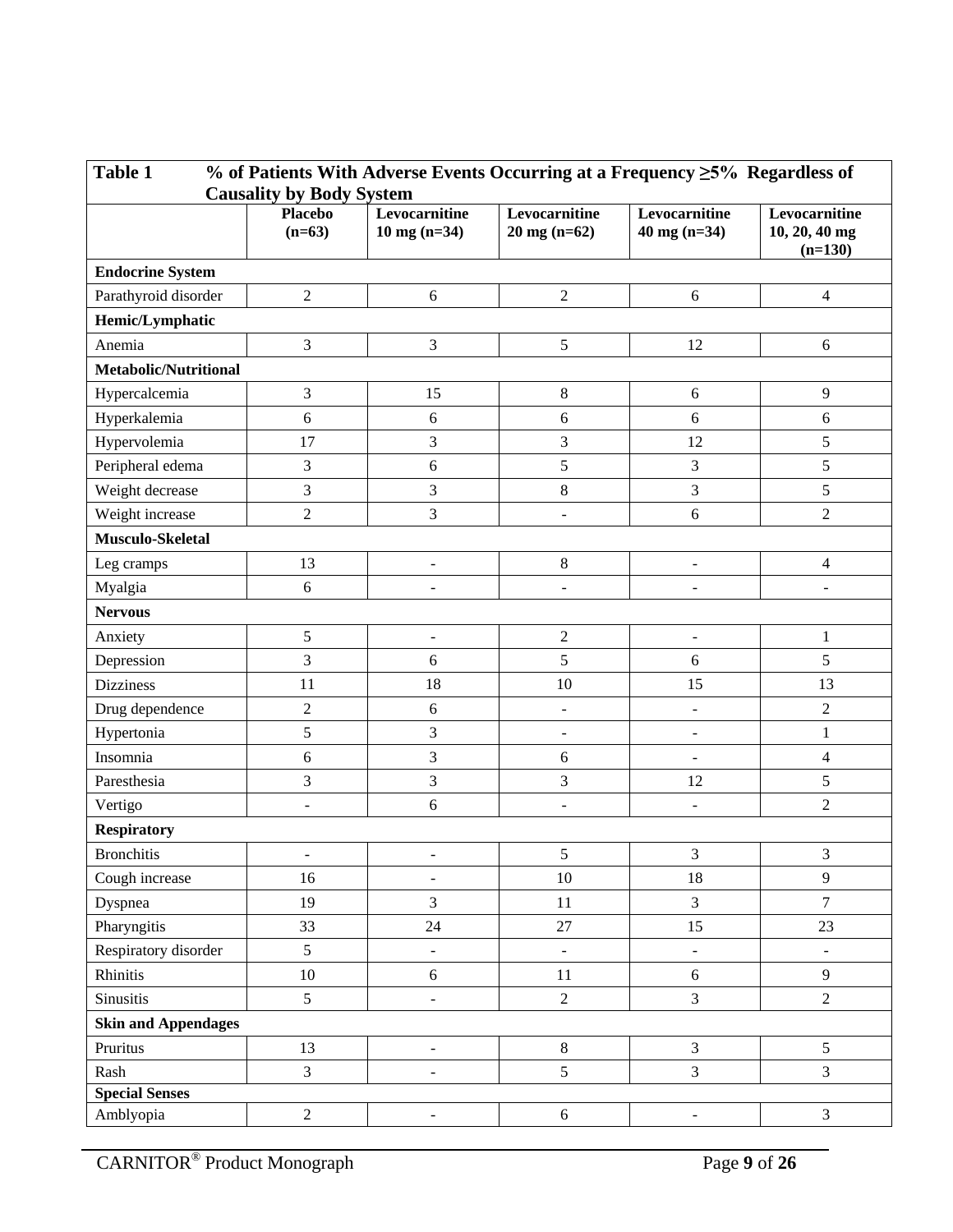| <b>Table 1</b><br>% of Patients With Adverse Events Occurring at a Frequency $\geq$ 5% Regardless of<br><b>Causality by Body System</b> |                                                                                                                                                                                                                                   |   |   |   |   |  |
|-----------------------------------------------------------------------------------------------------------------------------------------|-----------------------------------------------------------------------------------------------------------------------------------------------------------------------------------------------------------------------------------|---|---|---|---|--|
|                                                                                                                                         | <b>Levocarnitine</b><br>Levocarnitine<br><b>Levocarnitine</b><br><b>Levocarnitine</b><br><b>Placebo</b><br>$10, 20, 40$ mg<br>$10 \text{ mg} (n=34)$<br>$20 \text{ mg} (n=62)$<br>$40 \text{ mg}$ (n=34)<br>$(n=63)$<br>$(n=130)$ |   |   |   |   |  |
| Eye disorder                                                                                                                            |                                                                                                                                                                                                                                   | h |   |   |   |  |
| Taste perversion                                                                                                                        |                                                                                                                                                                                                                                   |   |   | Q |   |  |
| <b>Urogenital</b>                                                                                                                       |                                                                                                                                                                                                                                   |   |   |   |   |  |
| Urinary tract infect                                                                                                                    | 6                                                                                                                                                                                                                                 |   |   |   |   |  |
| Kidney failure                                                                                                                          |                                                                                                                                                                                                                                   |   | 6 | 6 | h |  |

## **Less Common Clinical Trial Adverse Drug Events (<5%)**

Listed below are adverse events categorized by body system that have been reported in two double-blind, placebo-controlled trials in patients on chronic hemodialysis occurring <5% without regard to causality.

| <b>Body as Whole:</b> | body odor, chills, cyst, face edema, neck pain, neoplasm,<br>tuberculosis reactivated                                                                                                                                                                                                                             |
|-----------------------|-------------------------------------------------------------------------------------------------------------------------------------------------------------------------------------------------------------------------------------------------------------------------------------------------------------------|
| Cardiovascular:       | aortic stenosis, AV block First Degree, AV block Second<br>Degree, coronary artery disorder, heart arrest, inverted T<br>wave, postural hypotension, supraventricular tachycardia,<br>vascular anomaly, vasodilation                                                                                              |
| Digestive:            | cholelithiasis, colitis, dry mouth, duodenitis, flatulence, gastritis,<br>gastroenteritis, gingivitis, hematemesis, hepatitis, ileus, liver<br>function tests abnormal, nausea and vomiting, peptic ulcer,<br>periodontitis (pyorrhea), tooth caries, tooth disorder, tongue<br>discoloration, ulcerative colitis |
| Hemic/Lymphatic:      | coagulation disorder, ecchymosis, erythrocytes abnormal,<br>hypochromic anemia, leukopenia, thrombocytopenia                                                                                                                                                                                                      |
|                       | Metabolic/Nutritional: avitaminosis, edema, hyperphosphatemia, hypocalcemia,<br>hypoglycemia, acidosis                                                                                                                                                                                                            |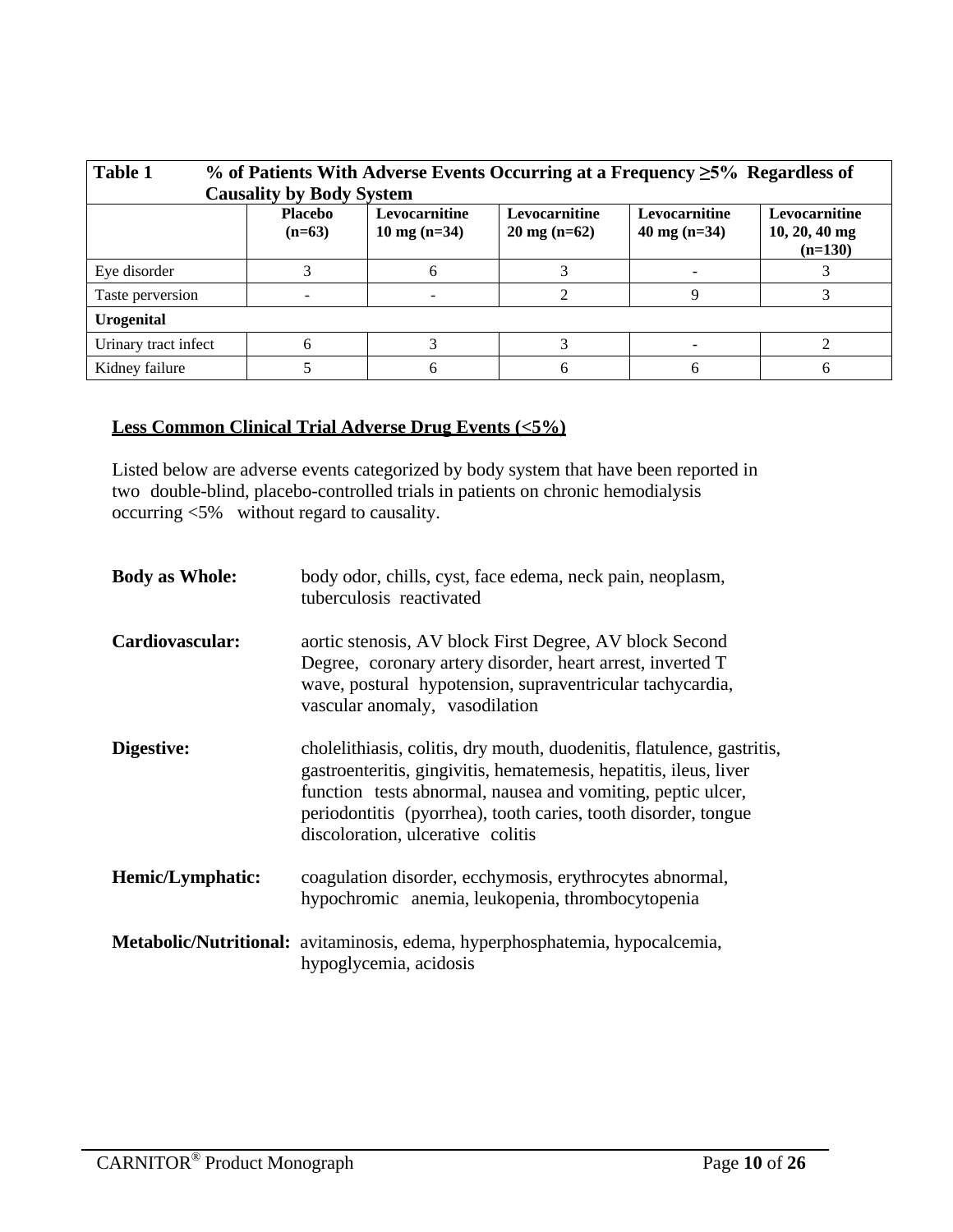| <b>Musculo-Skeletal:</b> | arthralgia, arthritis, bursitis, generalized spasm, myopathy,<br>osteoporosis, pathological fracture (bone fracture spontaneous), tendon<br>disorder, tenosynovitis |
|--------------------------|---------------------------------------------------------------------------------------------------------------------------------------------------------------------|
| <b>Nervous:</b>          | abnormal gait, agitation, amnesia, convulsions, diplopia, hallucinations,<br>hypotonia, peripheral neuritis                                                         |
| <b>Respiratory:</b>      | asthma, at electasis, epistaxis, hemoptysis, hiccup, lung disorder, lung<br>edema, pleural effusion, pneumonia                                                      |
|                          | <b>Skin and Appendages:</b> acne, dry skin, skin carcinoma, skin disorder, skin ulcer, sweat,<br>urticarial, vesiculobullous rash                                   |
| <b>Special Senses:</b>   | conjunctivitis, ear disorder, ear pain, eye pain, glaucoma, eye<br>hemorrhage, keratoconjunctivitis tinnitus                                                        |
| Urogenital:              | dyspareunia, endometrial disorder, female lactation, urinary tract<br>disorder, urinary urgency, vaginal hemorrhage, vaginal moniliasis                             |

### **Abnormal Hematologic and Clinical Chemistry Findings**

Anemia, hypercalcemia, and hyperkalemia were seen in the two double-blind, placebo-controlled trials conducted in patients on chronic hemodialysis (see Table 1).

### **Post-Market Adverse Drug Reactions**

Additional reports of serious adverse events temporally associated with CARNITOR® during worldwide post-marketing experience are included below. Because these events are reported voluntarily from a population of uncertain size, it is not always possible to reliably estimate their frequency or clearly establish a causal relationship to CARNITOR® exposure.

**Body as Whole:** anaphylaxis

**Dermatological:** toxic epidermal necrolysis

**Gastro-intestinal:** cholecystitis

**Hematologic:** necrotic granuloma formation, INR increase, vitamin K deficiency, prothrombin level abnormal

**Infection:** sepsis

**Metabolic:** hypoglycemia

**Musculoskeletal:** rhabdomyolysis

**Nervous system:** psychosis, seizures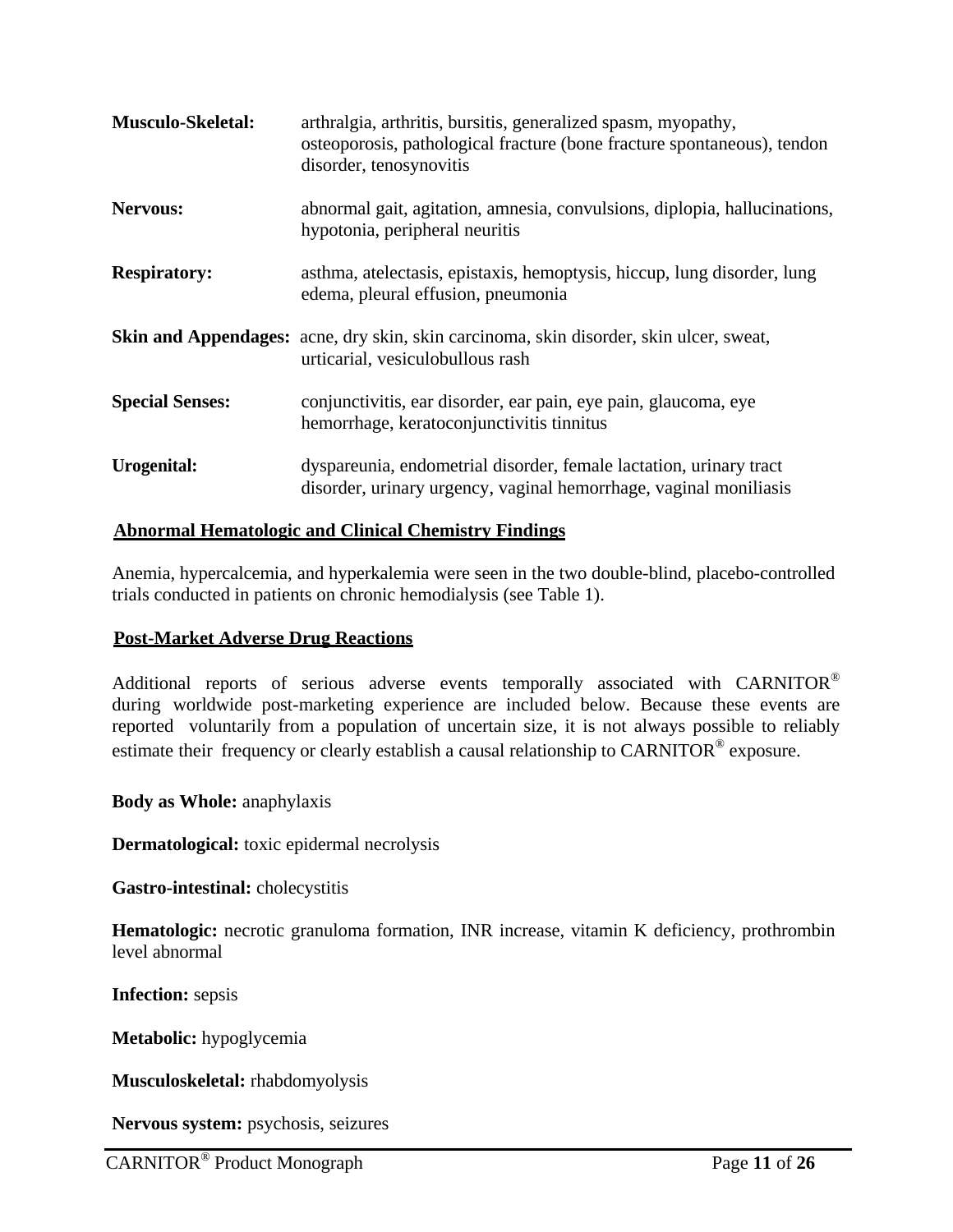### **Respiratory:** bronchospasm, laryngeal edema

### <span id="page-11-0"></span>**DRUG INTERACTIONS**

#### **Drug-Drug Interactions**

*Anticoagulants:* There is evidence that co-administration of anticoagulant drugs such as acenocoumarol or warfarin with levocarnitine may lead to increase the INR. INR levels of patients taking CARNITOR® with concomitant anticoagulant drugs should be monitored appropriately and treatment should be revised. The mechanism of action of this drug interaction is unknown. (see WARNINGS AND PRECAUTIONS section).

#### **Drug-Food Interactions**

Interactions with food have not been established.

#### **Drug-Herb Interactions**

Interactions with herbal products have not been established.

#### **Drug-Laboratory Interactions**

Interactions with laboratory tests have not been established.

### <span id="page-11-1"></span>**DOSAGE AND ADMINISTRATION**

### **Dosing Considerations**

# **CARNITOR® (levocarnitine) Oral Solution:**

CARNITOR® Oral Solution may be consumed alone or dissolved in drink or other liquid food. Doses should be spaced evenly throughout the day (every three or four hours) preferably during or following meals and should be consumed slowly in order to maximize tolerance. Higher doses should be administered only with caution and only where clinical and biochemical considerations make it seem likely that higher doses will be of benefit.

# **CARNITOR® (levocarnitine) Injection:**

- Metabolic Disorders: Often a loading dose is given in patients with severe metabolic crisis, followed by an equivalent dose over the following 24 hours.
- ESRD Patients on Hemodialysis: It is recommended that therapy begin after being on hemodialysis for a period of six months.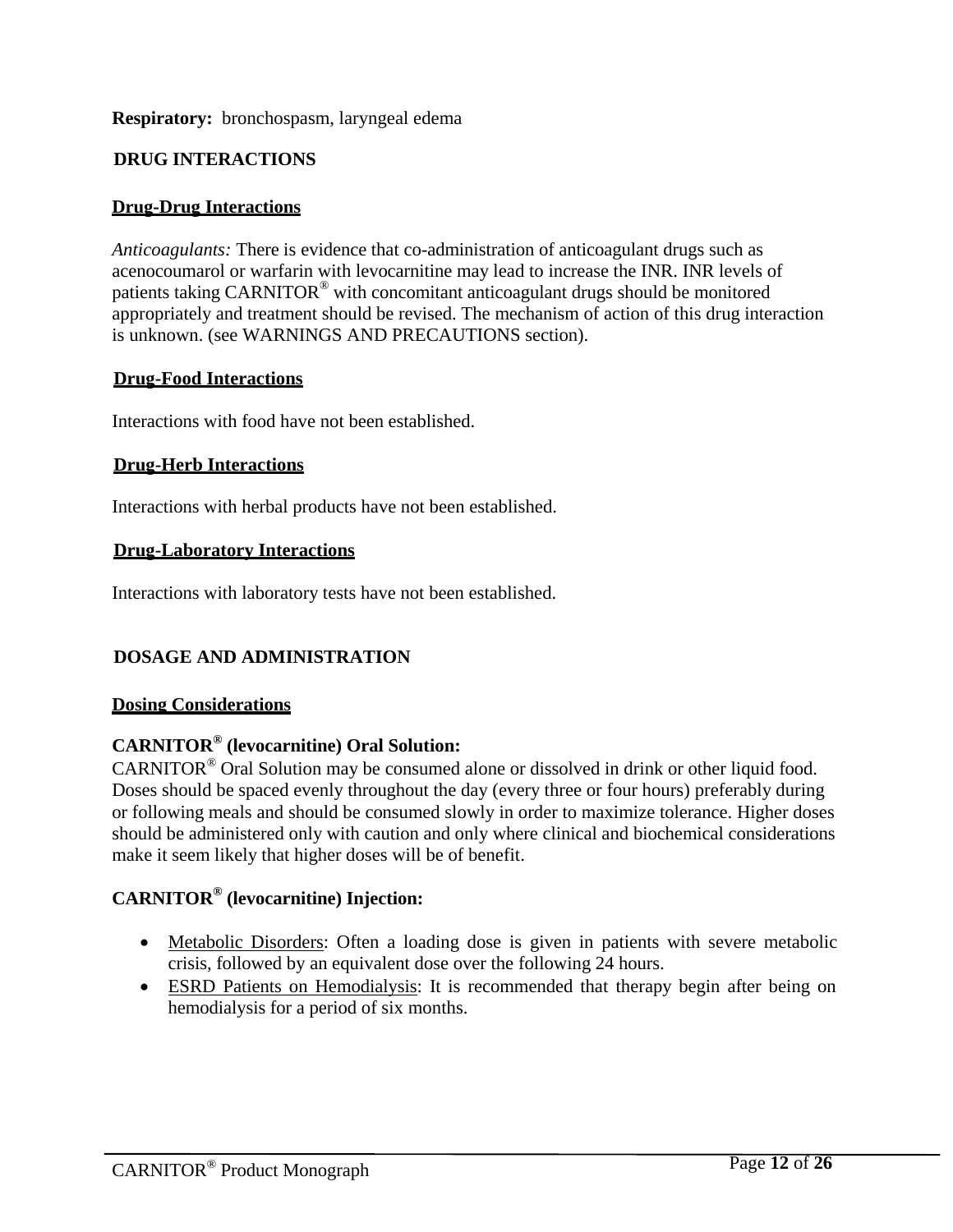## **Recommended Dose and Dosage Adjustment**

# **CARNITOR® (levocarnitine) Tablets:**

The recommended oral dosage is 990 mg two or three times a day using the 330 mg tablets, depending on clinical response.

Geriatrics (>65 years of age): Limited data are available therefore CARNITOR<sup>®</sup> should be used with caution in these patients.

Pediatrics (<18 years of age):

The recommended oral dosage for infants and children is between 50 and 100 mg / kg / day in divided doses, with a maximum of 3 g / day. Dosage should begin at 50 mg / kg / day. The exact dosage will depend on clinical response.

# **CARNITOR® (levocarnitine) Oral Solution:**

The recommended dosage of levocarnitine is 1 to 3 g  $/$  day for a 50 kg subject, which is equivalent to 10 to 30 mL / day of CARNITOR<sup>®</sup> Oral Solution. Dosage should start at 1 g / day (10 mL / day), and be increased slowly while assessing tolerance and therapeutic response. Higher doses should be administered only with caution and only where clinical and biochemical considerations make it seem likely that higher doses will be of benefit.

## **Geriatrics (>65 years of age):**

Limited data are available therefore CARNITOR<sup>®</sup> should be used with caution in these patients.

# **Pediatrics (<18 years of age):**

The recommended dosage of levocarnitine is 50 to 100 mg / kg / day which is equivalent to 0.5 mL / kg / day CARNITOR<sup>®</sup> Oral Solution. Dosage should start at 50 mg / kg / day, and be increased slowly to a maximum of 3 g / day (30 mL / day) while assessing tolerance and therapeutic response. Higher doses should be administered only with caution and only where clinical and biochemical considerations make it seem likely that higher doses will be of benefit.

# **CARNITOR® (levocarnitine) Injection:**

### Metabolic Disorders:

CARNITOR® Injection is administered intravenously. The recommended dose is 50 mg / kg given as a slow 2-3 minute bolus injection or by infusion. Often a loading dose is given in patients with severe metabolic crisis, followed by an equivalent dose over the following 24 hours. It should be administered q3h or q4h, and never less than q6h either by infusion or by intravenous injection. All subsequent daily doses are recommended to be in the range of 50 mg / kg or as therapy may require. The highest dose administered has been 300 mg / kg. It is recommended that a plasma carnitine concentration be obtained prior to beginning this parenteral therapy, followed by weekly and monthly monitoring.

ESRD Patients on Hemodialysis: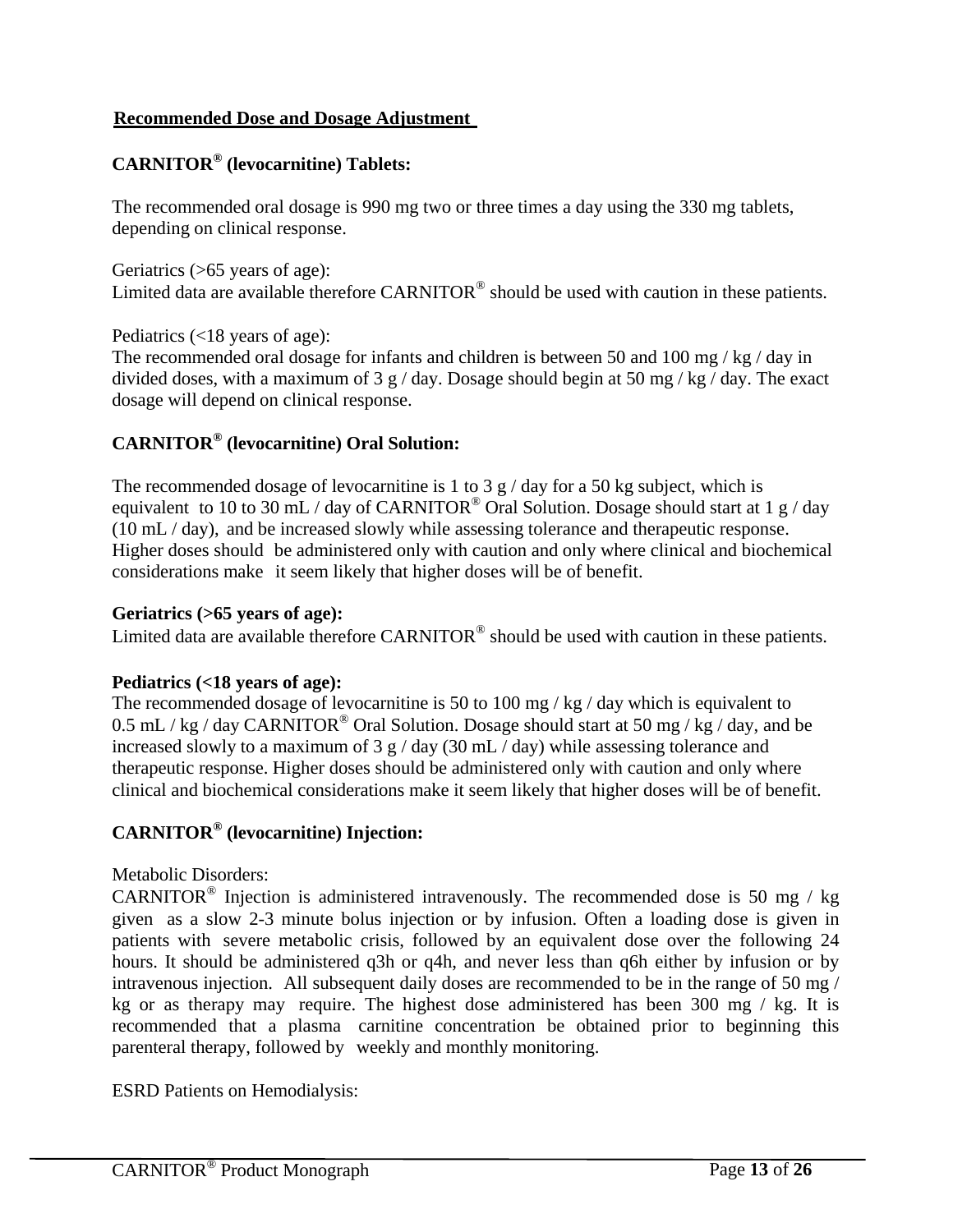The recommended dose is 20 mg / kg dry body weight as a slow  $2 - 3$  minute bolus injection into the venous return line after each dialysis session. It is recommended that therapy begin after being on hemodialysis for a period of six months. Post-dialysis levocarnitine plasma levels approach physiological levels after approximately two months of therapy at 20 mg / kg. After two months of therapy and based on clinical assessment, the dose may be adjusted to 5 mg / kg after each dialysis session.

## **Geriatrics (>65 years of age):**

Limited data are available therefore CARNITOR<sup>®</sup> should be used with caution in these patients.

## **Pediatrics (<18 years of age):**

No dosage adjustments are required in this patient population.

## **Missed Dose**

If a dose of this medication has been missed, it should be taken as soon as possible. However, if it is almost time for the next dose, skip the missed dose and go back to the regular dosing schedule.

## **Administration**

# **CARNITOR® (levocarnitine) Tablets:**

For oral administration only.

# **CARNITOR® (levocarnitine) Oral Solution:**

For oral use only.

# **CARNITOR® (levocarnitine) Injection:**

**For intravenous use only.** CARNITOR® Injection is compatible and stable when mixed in parenteral solutions of Sodium Chloride 0.9% or Lactated Ringer's in concentrations ranging from 250 mg / 500 mL (0.5 mg / mL) to 4000 mg / 500 mL (8.0 mg / mL) and stored at room temperature (25  $\degree$ C) for up to 24 hours in polyvinyl chloride (PVC) plastic bags.

## *Parenteral drug products should be inspected visually for particulate matter and discoloration prior to administration, whenever solution and container permit*.

# <span id="page-13-0"></span>**OVERDOSAGE**

No toxicity has been reported. Levocarnitine is easily removed from plasma by dialysis. Overdosage should be treated with supportive care.

For management of a suspected drug overdose, contact your regional Poison Control Centre.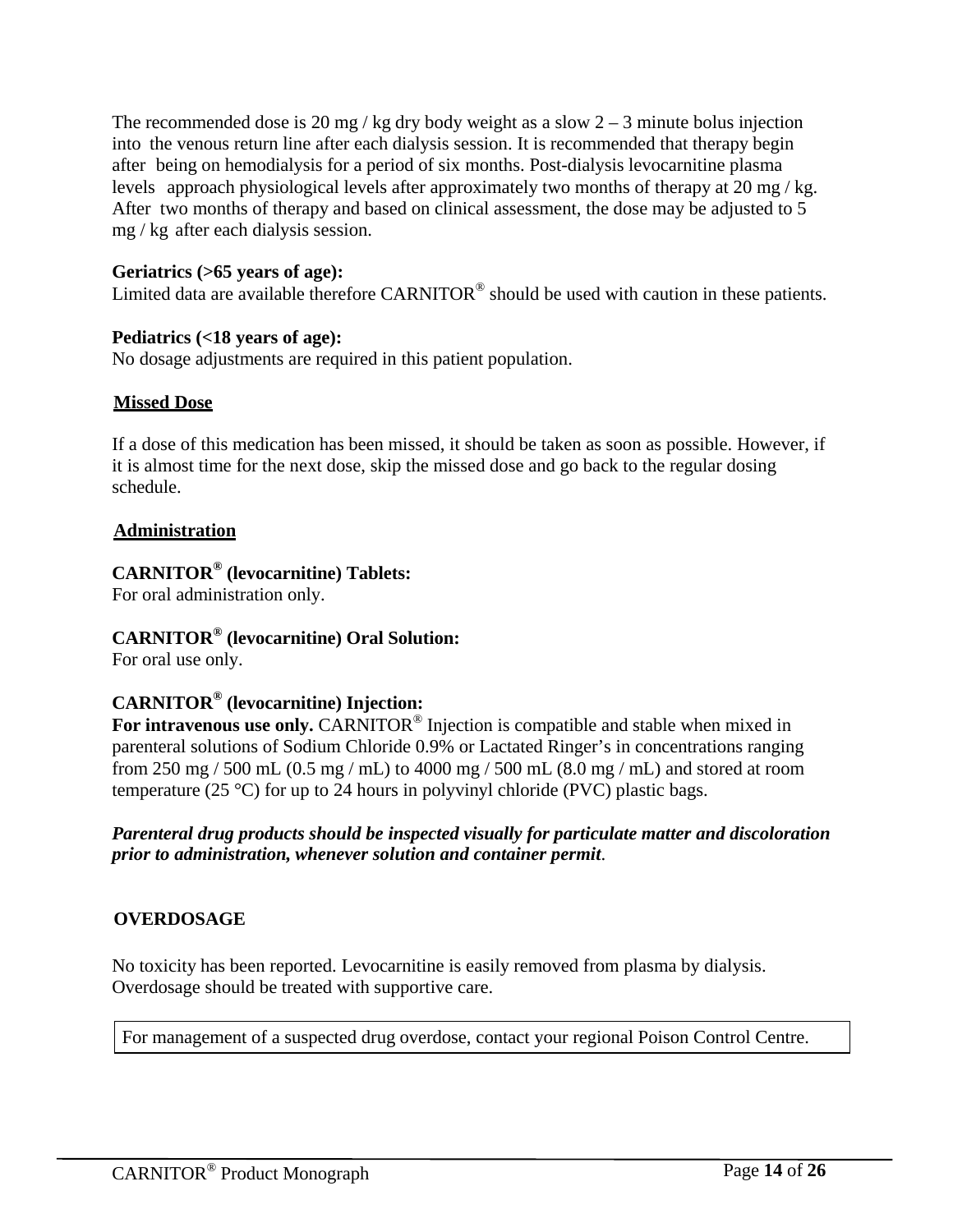# <span id="page-14-0"></span>**ACTION AND CLINICAL PHARMACOLOGY**

## **Mechanism of Action**

CARNITOR® (levocarnitine) is a naturally occurring substance required in mammalian energy metabolism. It has been shown to facilitate long-chain fatty acid entry into cellular mitochondria, thereby delivering substrate for oxidation and subsequent energy production. Fatty acids are utilized as an energy substrate in all tissues except the brain. In skeletal and cardiac muscle, fatty acids are the main substrate for energy production.

## **Pharmacodynamics**

Primary systemic carnitine deficiency is characterized by low concentrations of levocarnitine in plasma, red blood cell (RBC), and/or tissues. It has not been possible to determine which symptoms are due to carnitine deficiency and which are due to an underlying organic acidemia, as symptoms of both abnormalities may be expected to improve with CARNITOR®. The literature reports that carnitine can promote the excretion of excess organic or fatty acids in patients with defects in fatty acid metabolism and/or specific organic acidopathies that bioaccumulate Acyl-coenzyme A (acylCoA) esters.<sup>2,3,4,5,8,9</sup>

Secondary carnitine deficiency can be a consequence of inborn errors of metabolism or iatrogenic factors such as hemodialysis. CARNITOR® may alleviate the metabolic abnormalities of patients with inborn errors that result in accumulation of toxic organic acids. Conditions for which this effect has been demonstrated are: glutaric aciduria II, methyl malonic aciduria, propionic acidemia, and medium chain fatty acylCoA dehydrogenase deficiency.<sup>11,12</sup>

Autointoxication occurs in these patients due to the accumulations of acylCoA compounds that disrupt intermediary metabolism. The subsequent hydrolysis of the acylCoA compound to its free acid results in acidosis which can be life-threatening. Levocarnitine clears the acylCoA compound by formation of acylcarnitine, which is quickly excreted. Carnitine deficiency is defined biochemically as abnormally low plasma concentrations of free carnitine, less than 20 μmol / L at one week post term and may be associated with low tissue and/or urine concentrations. Further, this condition may be associated with a plasma concentration ratio of acylcarnitine/levocarnitine greater than 0.4 or abnormally elevated concentrations of acylcarnitine in the urine. In premature infants and newborns, secondary deficiency is defined as plasma levocarnitine concentrations below age-related normal concentrations.

End Stage Renal Disease (ESRD) patients on maintenance hemodialysis may have low plasma carnitine concentrations and an increased ratio of acylcarnitine/carnitine because of reduced intake of meat and dairy products, reduced renal synthesis and dialytic losses. Certain clinical conditions common in hemodialysis patients such as malaise, muscle weakness, cardiomyopathy and cardiac arrhythmias may be related to abnormal carnitine metabolism.

# **Pharmacokinetics**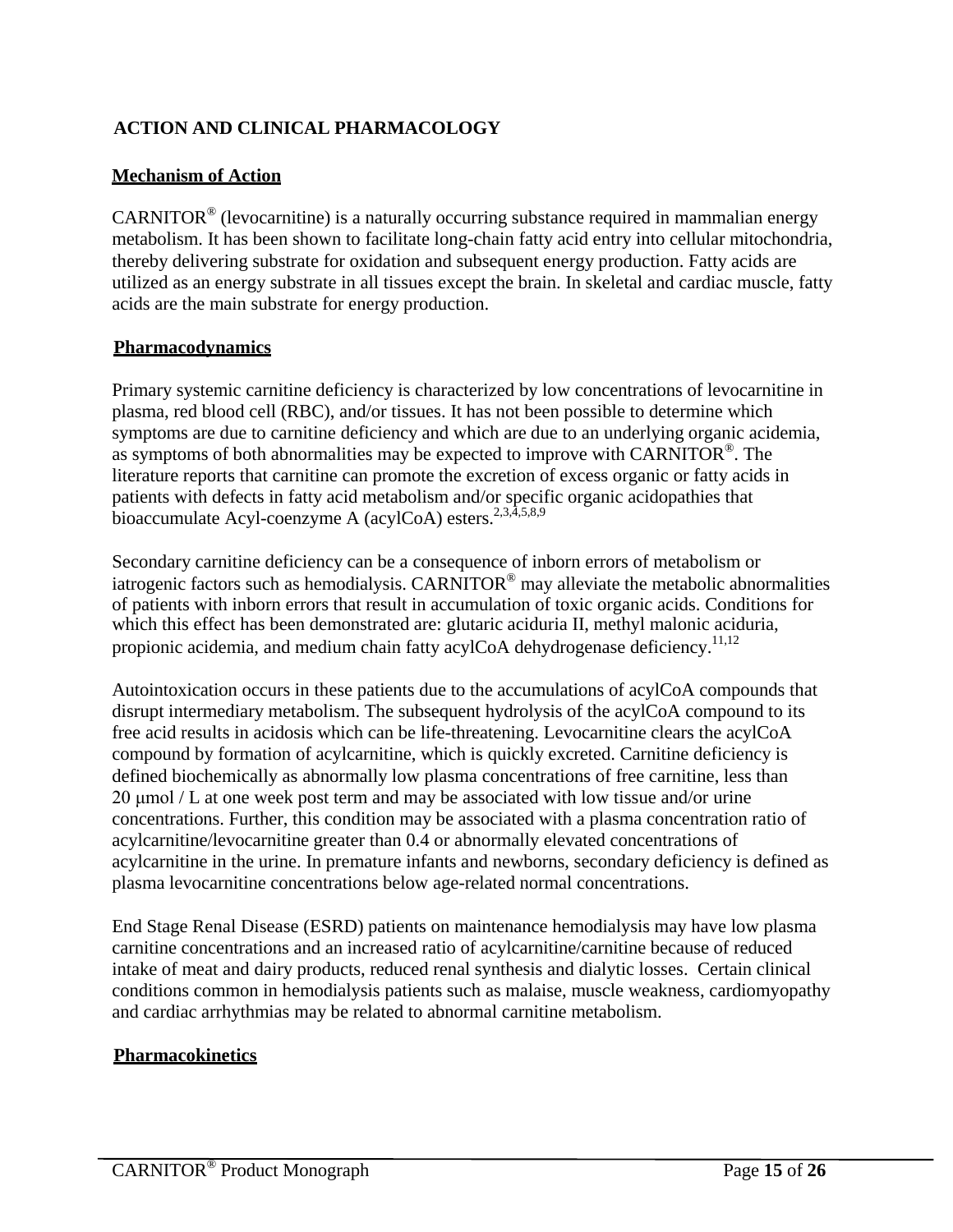### **Absorption:**

Following oral administration of CARNITOR<sup>®</sup> the time to maximum plasma concentration  $(T_{\text{max}})$  occurs at 3.3 hours.

The absolute bioavailability is 15.1  $\pm$  5.3% for CARNITOR<sup>®</sup> Tablets and 15.9  $\pm$  4.9% for CARNITOR® Oral Solution calculated after correction for circulating endogenous plasma concentrations of levocarnitine.

## **Distribution:**

The mean total body clearance of levocarnitine (Dose/area under the curve [AUC] including endogenous baseline concentrations) is 4.00 L / hr.

The mean steady state volume of distribution (Vss) of the intravenously administered dose above baseline endogenous levels is  $29.0 L \pm 7.1 L$  (approximately 0.39 L/kg).

The mean distribution half-life is 0.585 hours and the mean apparent terminal half-life is 17.4 hours.

Levocarnitine does not bind to plasma protein or albumin.

## **Metabolism:**

58 to 65% of oral L-carnitine is recovered in the urine and feces in 5 to 11 days.

After oral administration, the unabsorbed levocarnitine is metabolized in the gastrointestinal tract by the bacterial microflora to trimethylamine and γ-butyrobetaine. Trimethylamine is absorbed and converted to trimethylamine N-oxide which is primarily excreted in urine. γ-butyrobetaine is excreted primarily in feces (0.44% to 45% of administered dose).

# **Excretion:**

Urinary excretion of oral levocarnitine is 4% to 9% of the dose.

Fecal excretion of total carnitine is less than 2% of the administered oral dose.

Following a single i.v. administration of CARNITOR<sup>®</sup>, 73.1%  $\pm$  16% of the levocarnitine dose may be excreted in the urine during the 0–24 h interval.

# **Special Populations and Conditions**

**Geriatrics (> 65 years of age):** No data available.

**Pediatrics (< 18 years of age):** No data available.

# **Renal Insufficiency:**

The safety and efficacy of the oral formulations of levocarnitine have not been evaluated in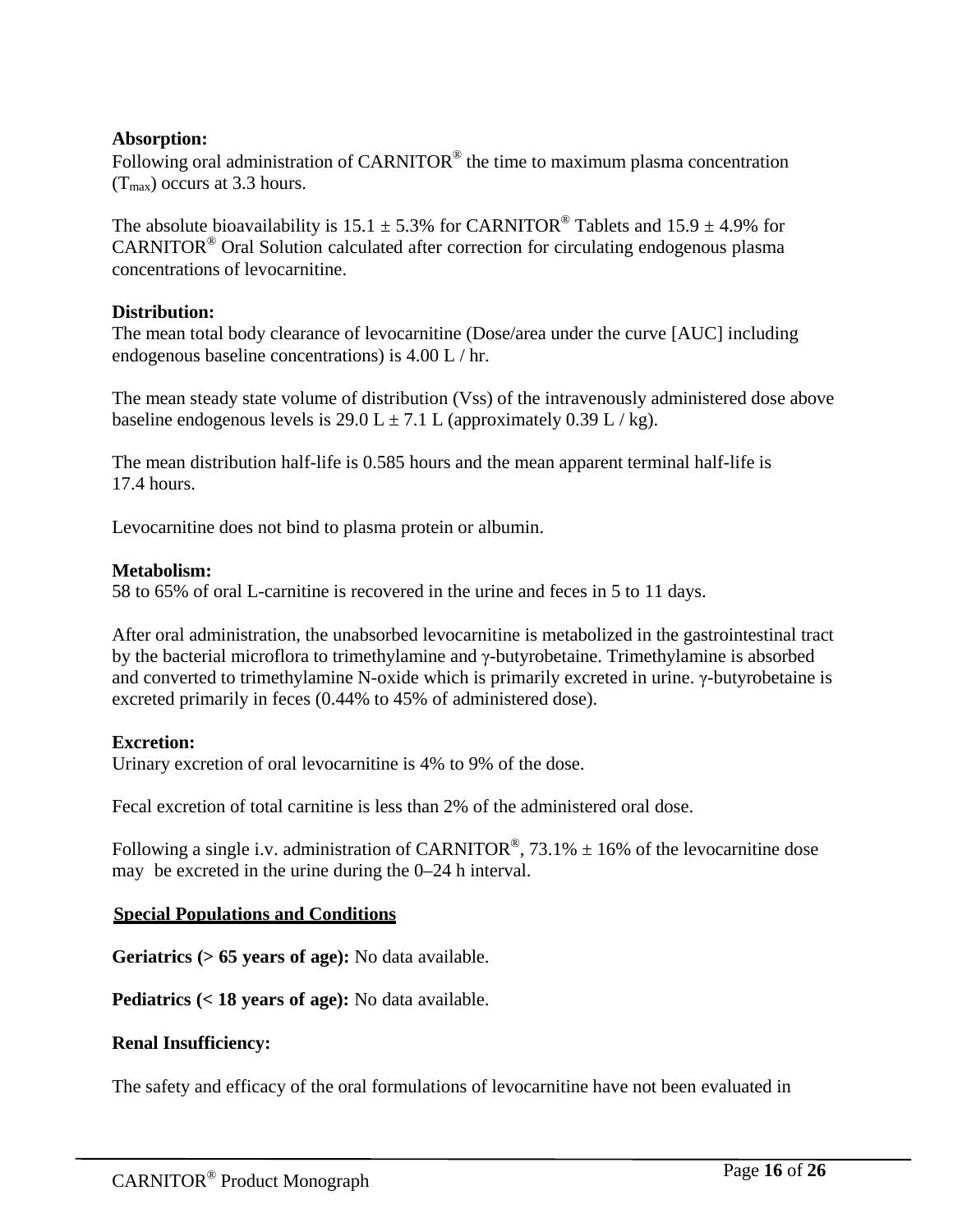patients with renal insufficiency.

The pharmacokinetics of levocarnitine in 12 ESRD patients undergoing hemodialysis for at least 6 months was studied following single and multiple post-dialysis i.v. administration of 20 mg / kg of CARNITOR<sup>®</sup>, three times a week for nine consecutive weeks. Prior to dosing with  $CARNITOR^{\circledcirc}$ , endogenous plasma levels of levocarnitine in these patients were approximately 20 nmol / mL pre-dialysis and 5.6 nmol / mL post-dialysis. Endogenous plasma levels of levocarnitine in normals are approximately 40-50 nmol / mL. Following repeated post-dialysis i.v. administration of 20 mg / kg of CARNITOR®, the pre-dose, post-dialysis plasma concentration of levocarnitine was restored to physiological levels (40 nmol / mL) in about 8 weeks.

Plasma levels were determined in 2 controlled clinical trials in patients on dialysis for at least 6 months. Levels before CARNITOR® administration were below normal. Intravenous administration of CARNITOR® increased levels in a similar manner to the pharmacokinetics study. A linear relationship between levocarnitine plasma levels and i.v. doses of CARNITOR<sup>®</sup>  $(10, 20 \text{ and } 40 \text{ mg}/ \text{kg})$  was found.

# <span id="page-16-0"></span>**STORAGE AND STABILITY**

**CARNITOR® (levocarnitine) Tablets** should be stored at room temperature (15-30 °C). Avoid excessive heat. Protect from freezing. Do not store after removal from foil packaging: contents hygroscopic.

**CARNITOR® (levocarnitine) Oral Solution** should be stored at room temperature (15-30 °C). Avoid excessive heat. Protect from freezing. Store upright.

**CARNITOR® (levocarnitine) Injection** should be stored at room temperature (15-30 °C). Avoid excessive heat. Protect from freezing. Supplied in single dose vials: discard unused portion after opening. Contains no preservatives: levocarnitine will support microbial growth.

# <span id="page-16-1"></span>**DOSAGE FORMS, COMPOSITION AND PACKAGING**

**CARNITOR® (levocarnitine) Tablets** are supplied as 330 mg white, biconvex tablets embossed with CARNITOR<sup>®</sup> ST and packaged in single unit blisters of laminated aluminum foil. There are 10 tablets per blister card and nine cards per carton for a total of 90 tablets per carton. **For oral use only.** Each CARNITOR® Tablet contains 330 mg of levocarnitine and the inactive ingredients magnesium stearate, microcrystalline cellulose and povidone.

**CARNITOR® (levocarnitine) Oral Solution** 1 g / 10 mL (100 mg / mL) is a clear, cherry flavored oral solution supplied in 118 mL (4 FL. OZ.) multiple-unit plastic containers. The multiple-unit containers are packaged 24 per case. **For oral use only.** Each 118 mL container of CARNITOR<sup>®</sup> (levocarnitine) Oral Solution contains 1 g of levocarnitine / 10 mL (100 mg / mL). Also contains: Artificial Cherry Flavor, D,L-Malic Acid, Purified Water, Sucrose Syrup. Methylparaben NF and Propylparaben NF are added as preservatives. The pH is approximately 5.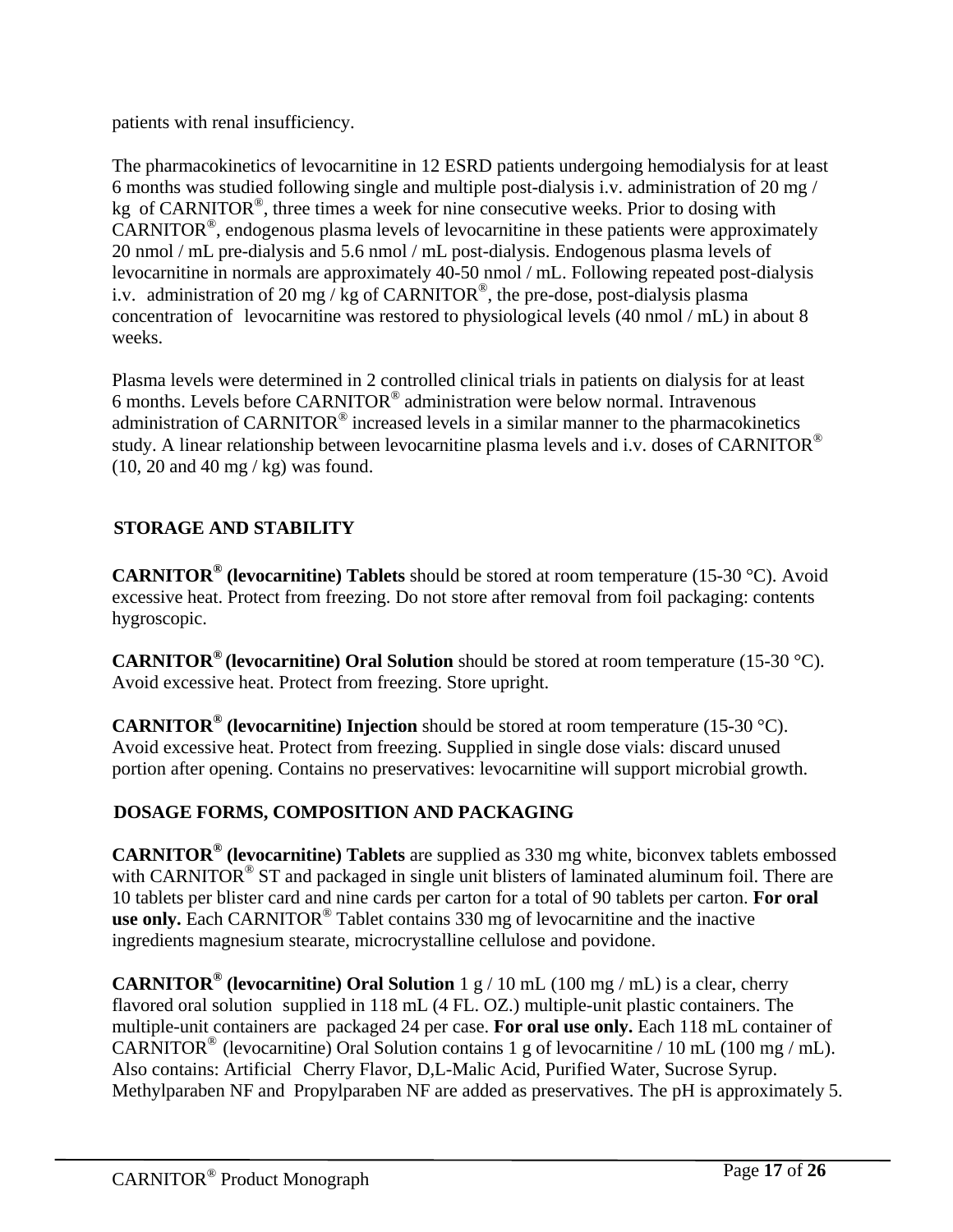**CARNITOR® (levocarnitine) Injection** is a sterile aqueous solution containing 200 milligrams of levocarnitine per mL. It is available in 5 mL single dose vials, packaged 5 vials per carton. **For intravenous use only.** Each 5 mL vial contains 1 g of levocarnitine. The pH is adjusted to 6.0 to 6.5 with hydrochloric acid and/or sodium hydroxide.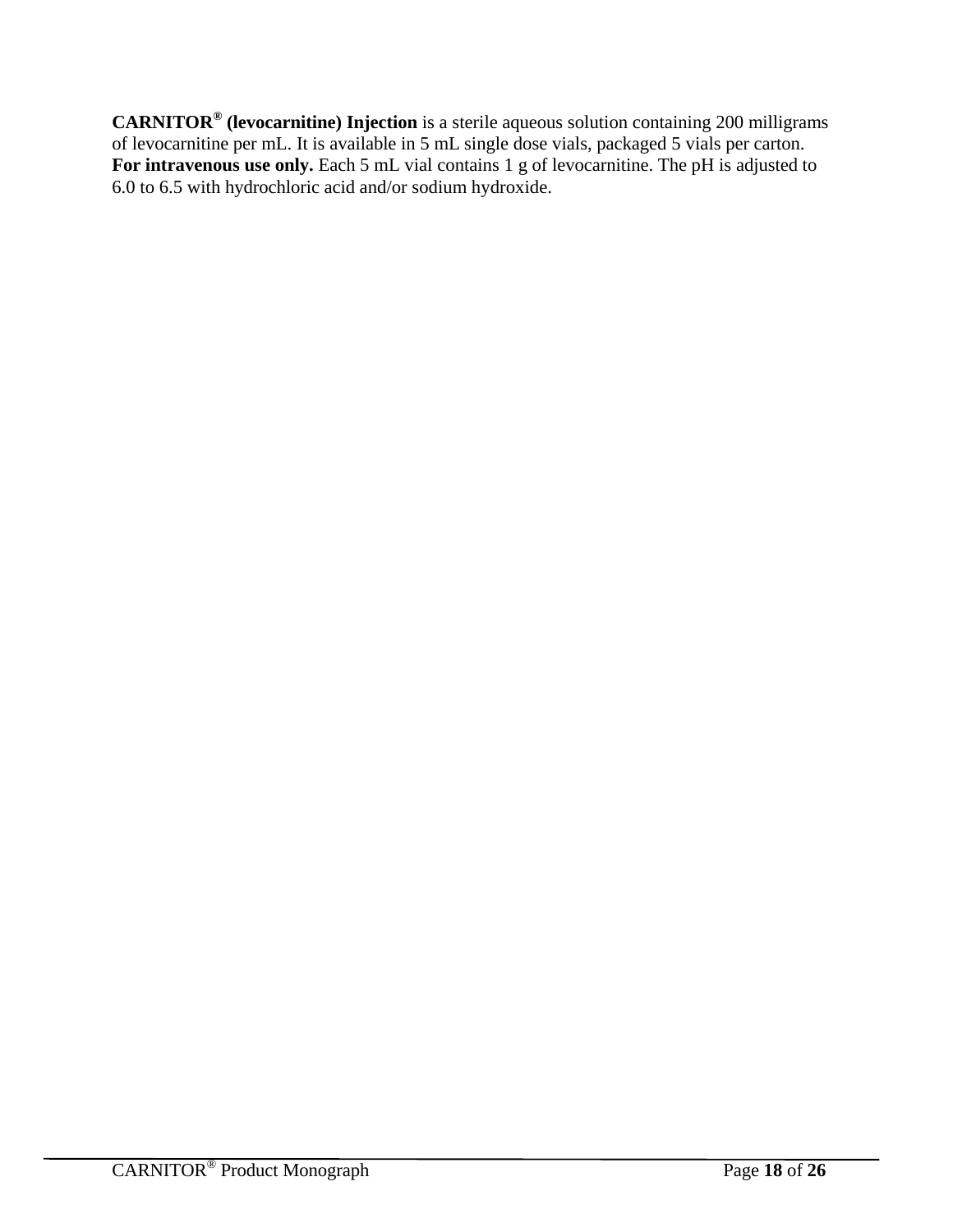### **PART II: SCIENTIFIC INFORMATION**

## <span id="page-18-1"></span><span id="page-18-0"></span>**PHARMACEUTICAL INFORMATION**

#### **Drug Substance**

Proper name: Levocarnitine

Chemical name: 3-carboxy-2(*R*)-hydroxy-N,N,N-trimethyl-1-propanaminium, inner salt

Molecular formula:  $C_7H_{15}NO_3$ 

Molecular weight: 161.20



Structural formula:

Physicochemical properties: Levocarnitine is a carrier molecule in the transport of long-chain fatty acids across the inner mitochondrial membrane. As a bulk drug substance it is a white, crystalline, hygroscopic powder with a melting point of 196-197 °C. It is readily soluble in water, hot alcohol, and insoluble in acetone. The pH of a solution (1 in 20) is between 6-8 and its pKa value is 3.8.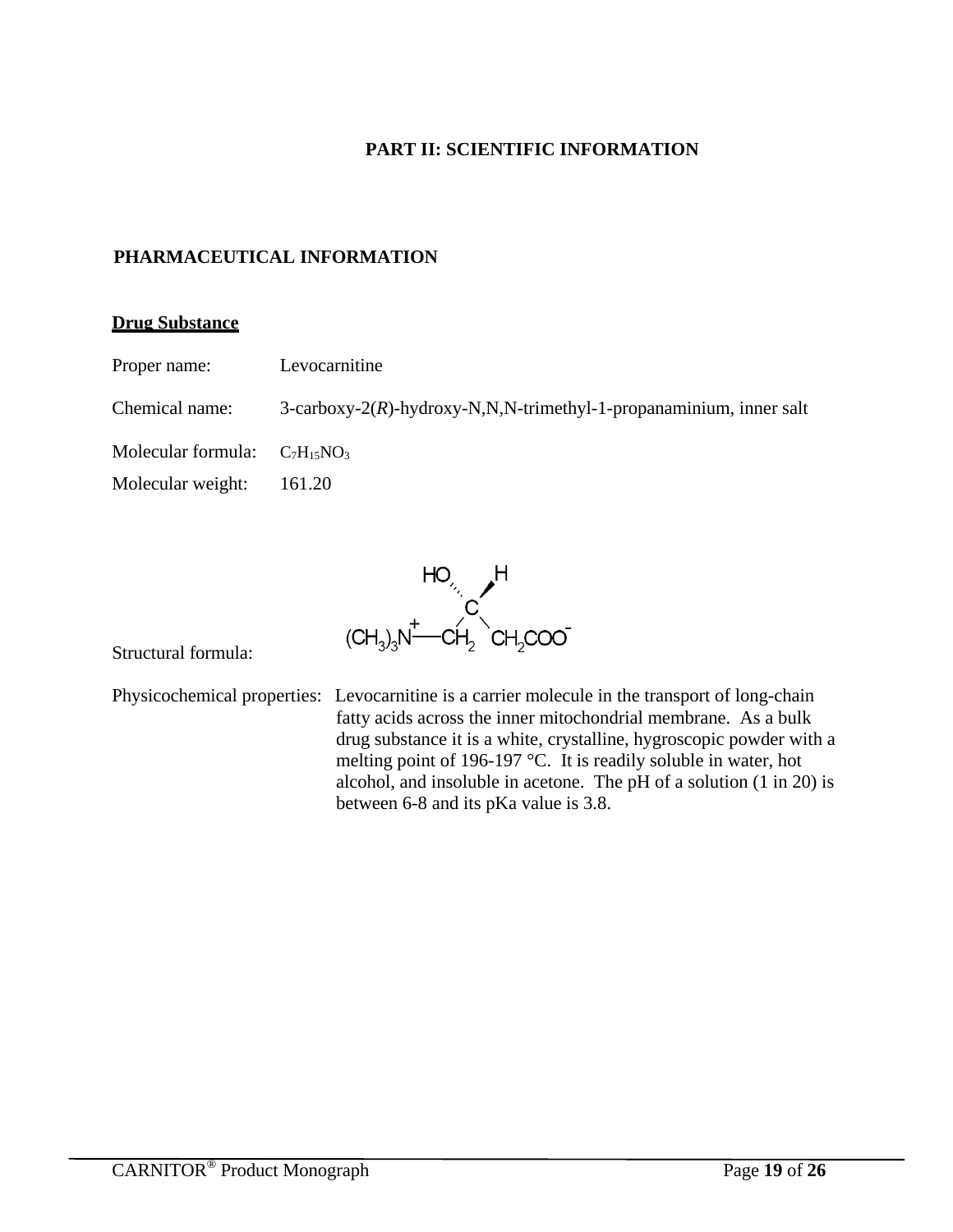# <span id="page-19-0"></span>**CLINICAL TRIALS**

Pharmacokinetic and clinical studies with CARNITOR® have shown that administration of levocarnitine to ESRD patients on hemodialysis results in increased plasma levocarnitine concentrations. In one study, blood urea nitrogen (BUN), creatinine, and phosphorus blood levels decreased with CARNITOR® administration. In another study, increases in hematocrit, decreases in hypotensive episodes, and improvement in wellbeing have been observed, although not statistically significant.

## **Comparative Bioavailability Studies**

In a relative bioavailability study in 15 healthy adult male volunteers, CARNITOR<sup>®</sup> Tablets were found to be bioequivalent to CARNITOR<sup>®</sup> Oral Solution. Following the administration of 6 tablets of CARNITOR<sup>®</sup> 330 mg b.i.d. or 2 g of CARNITOR<sup>®</sup> oral solution b.i.d., the maximum plasma concentration  $(C_{\text{max}})$  was 80 nmol / mL and the time to maximum plasma concentration  $(T_{\text{max}})$  occurred at 3.3 hours. Based on confidence – interval testing procedure (two one-sided t test with 90% confidence intervals within 80 -120% range), the two oral formulations were found to be bio-equivalent.

# <span id="page-19-1"></span>**DETAILED PHARMACOLOGY**

## **Metabolism and Excretion**

In a pharmacokinetic study where five normal adult male volunteers received an oral dose of [<sup>3</sup>H-methyl]-L-carnitine following 15 days of a high carnitine diet and additional carnitine supplement, 58 to 65% of the administered radioactive dose was recovered in the urine and feces in 5 to 11 days. Maximum concentration of  $[^3H$ -methyl]-L-carnitine in serum occurred from 2.0 to 4.5 hr after drug administration. After oral administration, the unabsorbed levocarnitine is metabolized in the gastrointestinal tract by the bacterial microflora to trimethylamine and γ-butyrobetaine. Trimethylamine is absorbed and converted to trimethylamine N-oxide which is primarily excreted in urine.  $[^{3}H]$ -γ-butyrobetaine is excreted primarily in feces (0.44% to 45% of the administered dose). Urinary excretion of levocarnitine was 4% to 8% of the dose. Fecal excretion of total carnitine was less than 2% of the administered dose.<sup>10</sup>

After attainment of steady state following 4 days of oral administration of CARNITOR<sup>®</sup> (levocarnitine) Tablets (1980 mg q12h) or Oral Solution (2000 mg q12h) to 15 healthy male volunteers, the mean urinary excretion of levocarnitine during a single dosing interval (12h) was about 9% of the orally administered dose (uncorrected for endogenous urinary excretion).

### **Bioavailability/Pharmacokinetics**

The plasma concentration profiles of levocarnitine after a slow 3 minute intravenous bolus dose of 20 mg / kg of CARNITOR<sup>®</sup> were described by a two-compartment model. Following a single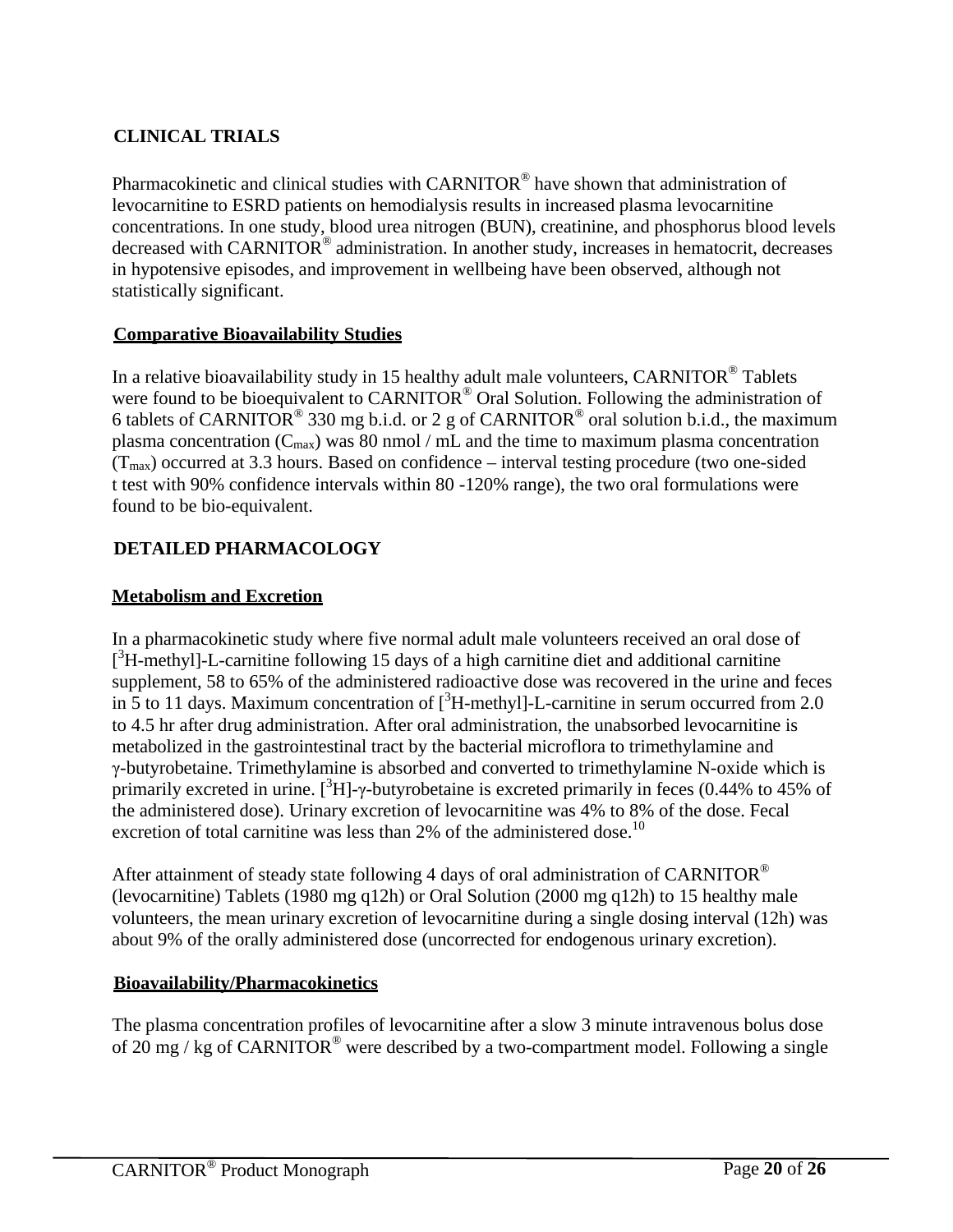i.v. administration 73.1  $\pm$  16% of the levocarnitine dose was excreted in the urine during the 0-24h interval. Using plasma concentrations uncorrected for endogenous levocarnitine, the mean distribution half life was 0.585 hours and the mean apparent terminal elimination half life was 17.4 hours.

The absolute bioavailability of levocarnitine from the two oral formulations of CARNITOR<sup>®</sup>, calculated after correction for circulating endogenous plasma concentrations of levocarnitine, was  $15.1 \pm 5.3\%$  for CARNITOR<sup>®</sup> Tablets and  $15.9 \pm 4.9\%$  for CARNITOR<sup>®</sup> Oral Solution.

Total body clearance of levocarnitine (Dose/AUC including endogenous baseline concentrations) was a mean of 4.00 L / hr. Endogenous baseline levels were not subtracted since total body clearance of levocarnitine does not distinguish between exogenous sources of levocarnitine and endogenously synthesized levocarnitine. The steady state volume of distribution (Vss) of the intravenously administered dose above baseline endogenous levels was calculated to be a mean of 29.0 L  $\pm$  7.1 L (approximately 0.39 L / kg) which is an underestimate of the true Vss since plasma levocarnitine is known to equilibrate slowly with, for instance, muscle levocarnitine.

Levocarnitine was not bound to plasma protein or albumin when tested at any concentration or with any species including the human.<sup>7</sup>

The pharmacokinetics of levocarnitine in 12 ESRD patients undergoing hemodialysis for at least six months was studied following single and multiple post-dialysis i.v. administration of 20 mg / kg of CARNITOR<sup>®</sup>, three times a week for nine consecutive weeks. Prior to dosing with  $CARNITOR^{\circledcirc}$ , endogenous plasma levels of levocarnitine in these patients were approximately 20 nmol / mL pre-dialysis and 5.6 nmol / mL post-dialysis. Endogenous plasma levels of levocarnitine in normals are approximately 40-50 nmol / mL. Following repeated post-dialysis i.v. administration of 20 mg / kg of CARNITOR<sup>®</sup>, the pre-dose, post-dialysis plasma concentration of levocarnitine was restored to physiological levels (40 nmol / mL) in about eight weeks.

Plasma levels were determined in 2 controlled clinical trials in patients on dialysis for at least 6 months. Levels before CARNITOR® administration were below normal. Intravenous administration of CARNITOR® increased levels in a similar manner to the pharmacokinetics study. A linear relationship between levocarnitine plasma levels and i.v. doses of CARNITOR<sup>®</sup>  $(10, 20 \text{ and } 40 \text{ mg} / \text{kg})$  was found.

# <span id="page-20-0"></span>**TOXICOLOGY**

Levocarnitine as the inner salt or hydrochloride salt was evaluated in acute, subacute, subchronic, chronic, reproductive tests and mutagenic evaluation.

# **Toxicity**

Acute studies were performed in the mouse and rat (i.v., i.p., and i.m.) and in the rabbit intravenously. Subacute tests were performed in the rabbit (i.v.) and the dog (orally). Subchronic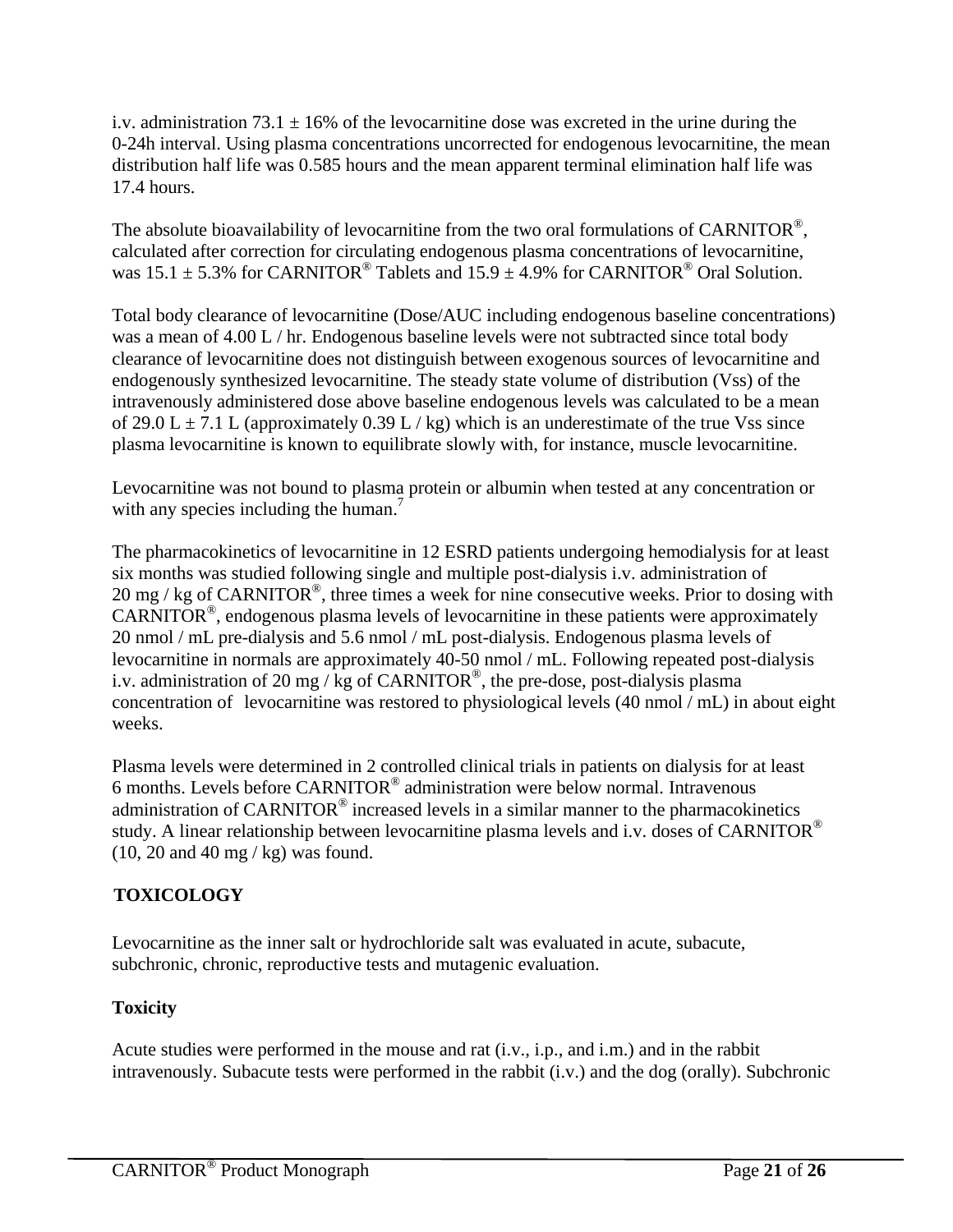toxicity was evaluated in the rat (per os and intravenously). The rat and dog were both evaluated for chronic toxicity orally and intramuscularly.

In mice, the  $LD_{50}$  orally ranged between 8,400 and 30,000 mg / kg. The intravenous  $LD_{50}$  was between 2,000 and 5,000 mg / kg. The rat had an  $LD_{50}$  orally from 6,100 to 18,000 mg / kg with the intravenous range being 2,000 to 5,500 mg / kg. The rabbit had an intravenous  $LD_{50}$  higher than 7,800 mg / kg. The predominant signs of toxicity included transient diarrhea, depression, and slight clonic convulsions. Deaths occurred within one hour to within 72 hours, depending upon the route and the rate of administration.

In the multidose toxicity studies in rats, rabbits and dogs, levocarnitine caused liquid feces, vomiting and a slight retardation in body weight gain in the dogs. A number of hematologic and serum chemistry differences from the control groups were observed, but values were mostly within normal limits and inconsistent within and between studies. No overt toxicity was observed orally or parenterally.

# **Teratogenesis and Mutagenesis**

Fertility and reproduction were studied in the rat (orally). Fetotoxicity and teratogenicity were studied in two species as well (rat and rabbit - orally and i.m.). Peri- and post-natal safety studies were run in the rat and rabbit (orally). Mutagenicity was evaluated with reverse mutation, gene conversion, forward mutation and in the micronucleus test in the mouse.

In the reproduction or teratogenicity studies in rats and rabbits, levocarnitine caused no adverse effects. All five mutagenicity tests were negative. On the basis of the above results, it is concluded that levocarnitine, tested in a broad spectrum of oral and parenteral toxicity studies at high dosage levels, caused no significant adverse effects.

Mutagenicity tests have been performed in *Salmonella typhimurium, Saccharomyces cerevisiae*, and *Schizosaccharomyces pombe* that do not indicate that levocarnitine is mutagenic. Long-term animal studies have not been conducted to evaluate the carcinogenicity of the compound.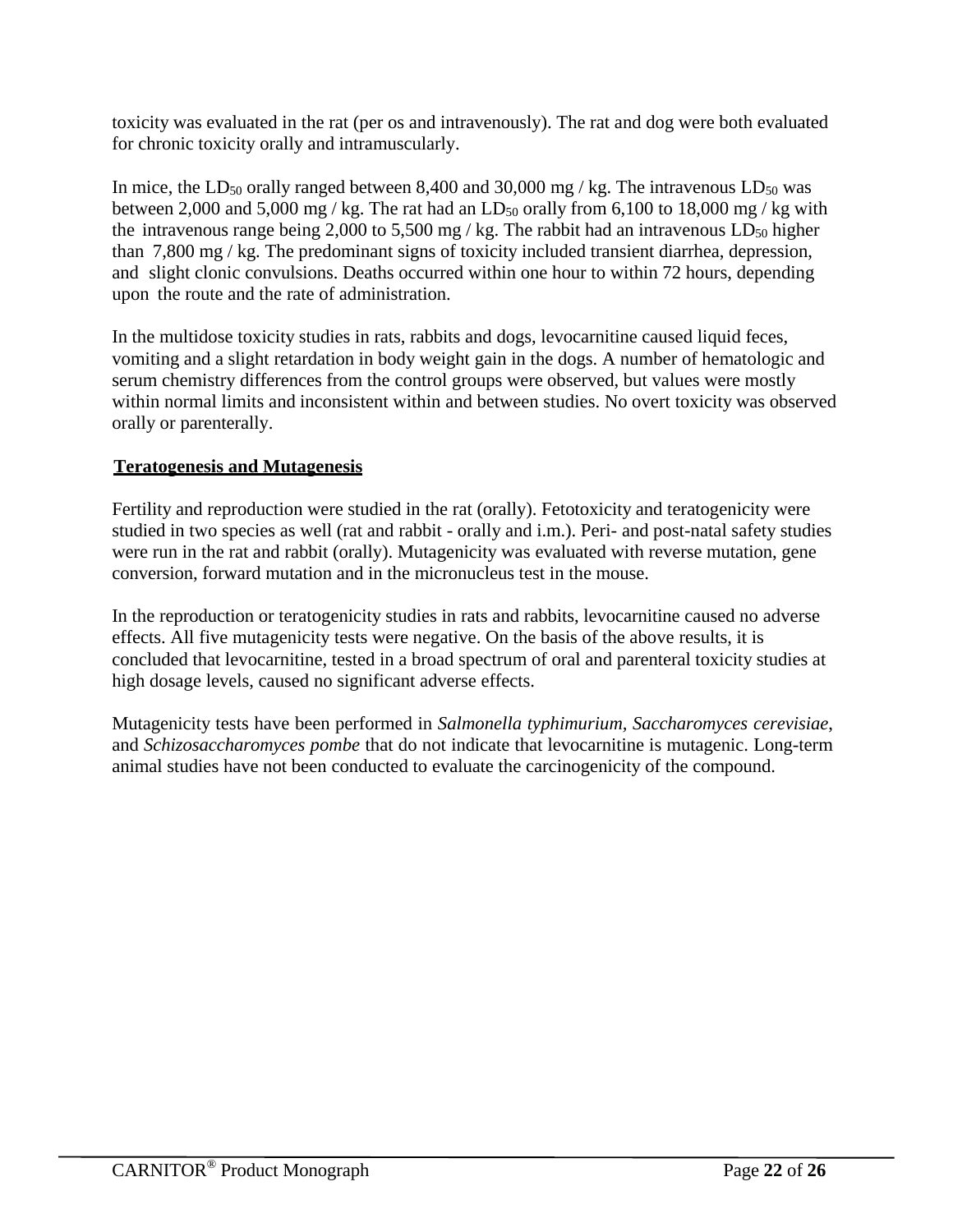#### <span id="page-22-0"></span>**REFERENCES**

- 1. Bachmann H U, Hoffmann A. Interaction of food supplement L-carnitine with oral anticoagulant acenocoumarol. Swiss Med Wkly 2004; 134:386
- 2. Bohmer T, Rydning A, and Solberg HE. Carnitine levels in human serum in health and disease. Clin. Chim. Acta 1974; 57:55-61.
- 3. Brooks H, Goldberg L, Holland R, et al. Carnitine-induced effects on cardiac and peripheral hemodynamics. J. Clin. Pharmacol. 1977; 17:561-568.
- 4. Christiansen R, and Bremer J. Active transport of butyrobetaine and carnitine into isolated liver cells. Biochim. Biophys. Acta 1976; 448:562-577.
- 5. Lindstedt S, and Lindstedt G. Distribution and excretion of carnitine in the rat. Acta Chem. Scand. 1961; 15:701-702.
- 6. Marinez E, et al. Potentiation of acenocoumarol action by L-carnitine. I. Intern Med. 1993; 233 (1): 94
- 7. Marzo A, Arrigoni Martelli E, Mancinelli A, Cardace G, Corbelletta C, Bassani E, and Solbiati M. Protein binding of L-carnitine family components. Eur. J. Drug Met. Pharmacokin. 1991 (Special Issue III); 364-368.
- 8. Rebouche CJ, and Engel AG. Carnitine metabolism and deficiency syndromes. Mayo Clin. Proc. 1983; 58:533-540.
- 9. Rebouche CJ, and Paulson DJ. Carnitine metabolism and function in humans. Ann. Rev. Nutr. 1986; 6:41-66.
- 10. Rebouche CJ. Quantitative estimation of absorption and degradation of a carnitine supplement by human adults. Metabolism 1991; 40:1305-1310.
- 11. Scriver CR, Beaudet AL, Sly WS, and Valle D. The Metabolic Basis of Inherited Disease. New York: McGraw-Hill 1989.
- 12. Schaub J, Van Hoof F, and Vis HL. Inborn Errors of Metabolism. New York: Raven Press 1991.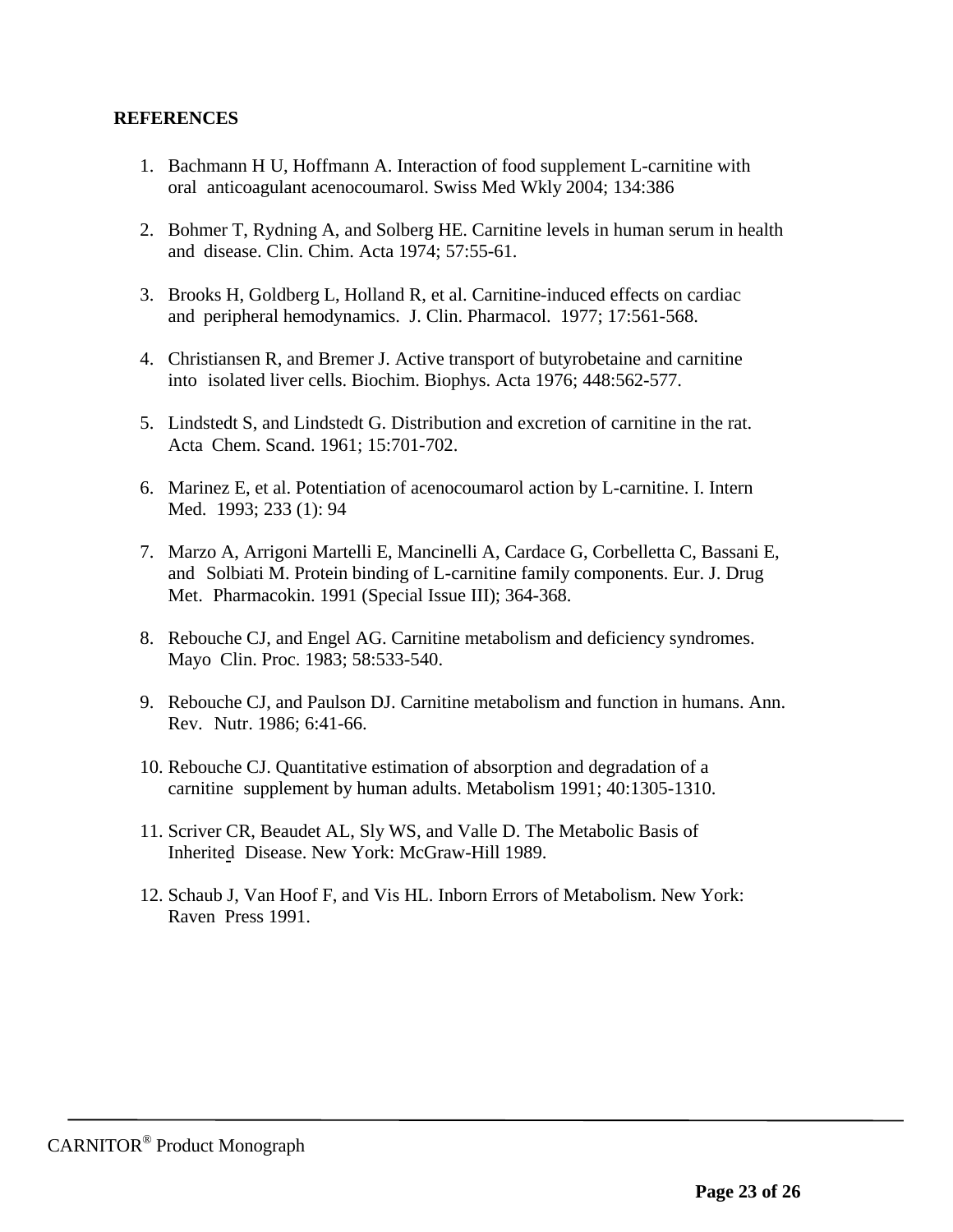## <span id="page-23-0"></span>**PART III: CONSUMER INFORMATION**

#### Pr**CARNITOR®**

#### **(LevocarnitineTablets) (Levocarnitine Oral Solution) (Levocarnitine Injection)**

**This leaflet is Part III of a three-part "Product Monograph" published when CARNITOR® was approved for sale in Canada and is designed specifically for Consumers. This leaflet is a summary and will not tell you everything about CARNITOR®. Contact your doctor or pharmacist if you have any questions about the drug.**

#### **ABOUT THIS MEDICATION**

#### **What the medication is used for:**

**CARNITOR®** is used to treat carnitine deficiency, a rare disorder in which body levels of carnitine, an amino acid, is less than what is needed for the normal function of the body.

#### **What it does:**

CARNITOR<sup>®</sup> is given to supplement the normal diet with carnitine to be able to process foods, especially fats and convert them to energy to work the muscles and organs in the body properly.

#### **When it should not be used:**

Do not use CARNITOR<sup>®</sup> if you are allergic to carnitine or any of the ingredients in the product (see below).

#### **What the medicinal ingredient is:**

levocarnitine

#### **What the nonmedicinal ingredients are:**

**CARNITOR® Tablet**: magnesium stearate, microcrystalline cellulose and povidone

**CARNITOR® Oral Solution**: artificial Cherry Flavor, D,L-Malic Acid, Purified Water, Sucrose Syrup. Methylparaben NF and Propylparaben NF are added as preservatives.

**CARNITOR® Injection**: hydrochloric acid and/or sodium hydroxide.

#### **What dosage forms it comes in:**

**CARNITOR® Tablets** 330 mg **CARNITOR® Oral Solution** 1 g / 10 mL (100 mg / mL) **CARNITOR**<sup>®</sup> **Injection** 1 g / 5 mL (200 mg / mL)

#### **WARNINGS AND PRECAUTIONS**

BEFORE you use CARNITOR® talk to your doctor or pharmacist

if you:

- have kidney disease
- have diabetes or are on a low-calorie diet as **CARNITOR®** contains sucrose
- are pregnant or could be pregnant
- are breastfeeding
- have a history of seizures

#### **INTERACTIONS WITH THIS MEDICATION**

Drugs that may interact with CARNITOR® include:

anticoagulants(acenocoumarol and warfarin)

#### **PROPER USE OF THIS MEDICATION**

#### **Usual dose:**

#### **CARNITOR® Tablets**

#### Adult

The recommended oral dosage is 990 mg (3 tablets) 2 or 3 times a day.

#### Pediatrics (<18 years of age)

The recommended oral dosage for infants and children is between 50 and 100 mg / kg / day in divided doses, with a maximum of 3 g / day. Dosage should begin at 50 mg / kg / day.

#### **CARNITOR® Oral Solution**

CARNITOR® Oral Solution may be taken alone or dissolved in a drink or other liquid food. Doses should be spaced evenly throughout the day (every three or four hours) preferably during or following meals and should be consumed slowly in order to limit side effects.

#### Adults

The recommended oral dosage is 1 to 3 g  $/$  day for a 50 kg person, which is equivalent to 10 to 30 mL / day of CARNITOR<sup>®</sup> Oral Solution. Dosage should start at  $1 g / day (10$ mL / day), and be increased slowly.

#### Pediatrics (<18 years of age)

The recommended oral dosage for infants and children is 50 to 100 mg / kg / day which is equivalent to  $0.5$  mL / kg / day CARNITOR® Oral Solution. Dosage should start at 50 mg / kg / day, and be increased slowly to a maximum of  $3 g / day (30 mL / day).$ 

#### **CARNITOR® Injection**

CARNITOR® Injection is administered intravenously.

#### Metabolic Disorders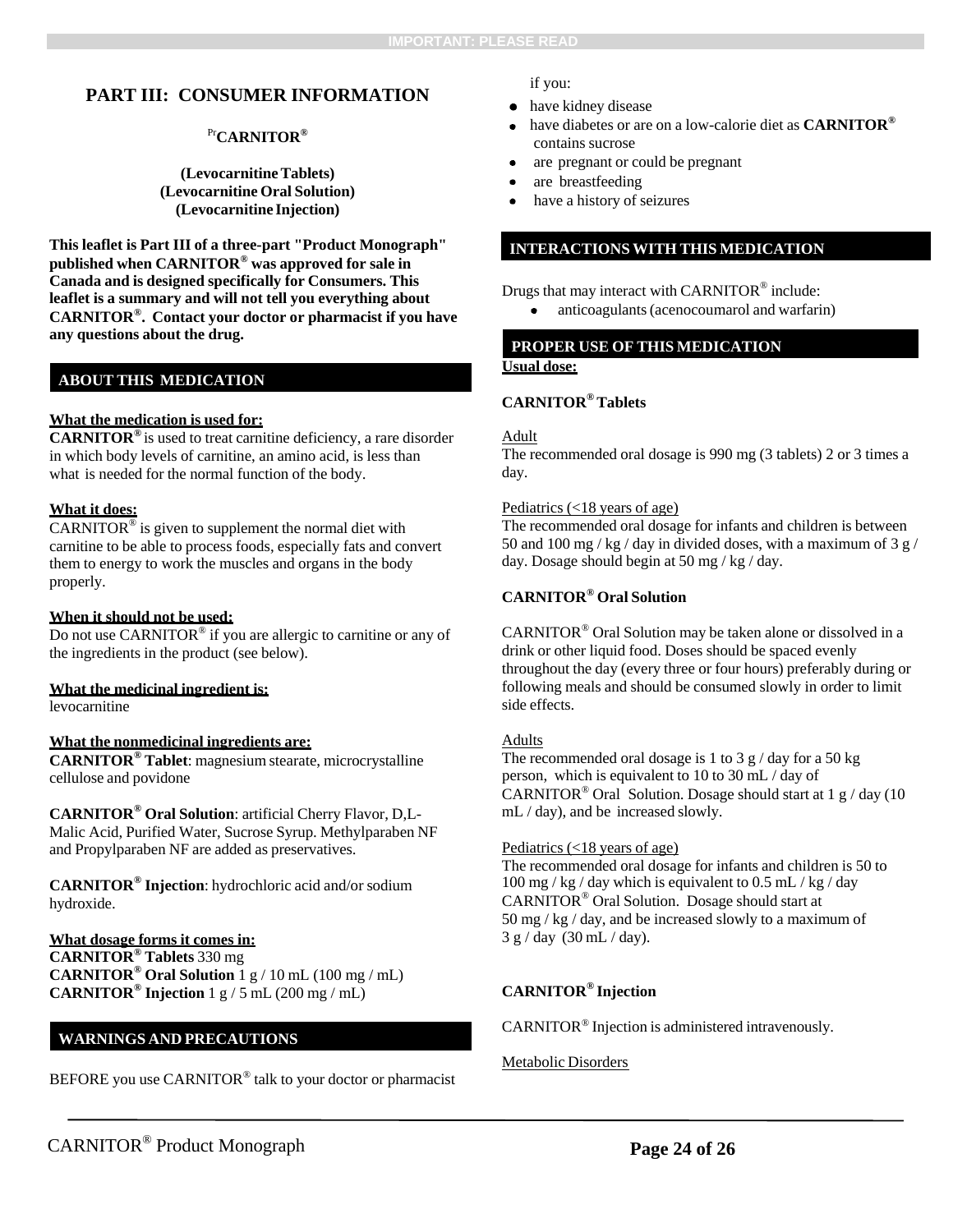The recommended dose is 50 mg / kg given as a slow 2-3 minute bolus injection or by infusion. Often the initial dose is given in patients with severe metabolic crisis, followed by an equivalent dose over the following 24 hours. It should be administered every 3 or 4 hours, and never less than every 6 hours either by infusion or by intravenous injection. All subsequent daily doses are recommended to be in the range of 50 mg / kg or as therapy may require. The highest dose administered has been 300 mg / kg.

End Stage Renal Disease (ESRD) Patients on Hemodialysis The recommended dose is 20 mg / kg dry body weight as a slow 2-3 minute bolus injection into the venous return line after each dialysis session. It is recommended that therapy begin after being on hemodialysis for a period of 6 months. After 2 months of therapy, the dose may be adjusted to 5 mg / kg after each dialysis session.

#### Pediatrics (<18 years of age)

No dosage adjustments are required in this patient population.

CARNITOR® Injection can be mixed in parenteral solutions of Sodium Chloride 0.9% or Lactated Ringer's in concentrations ranging from 250 mg / 500 mL (0.5 mg / mL) to 4000 mg / 500 mL  $(8.0 \text{ mg/mL})$  and stored at room temperature  $(25 \text{ °C})$ for up to 24 hours in PVC plastic bags.

 $CARNITOR^{\circledcirc}$  Injection should be checked visually for any floating particles and changes in colour prior to administration. Do not use if there are particles or colour changes.

#### **Overdose:**

In case of drug overdose, contact a health care practitioner, hospital emergency department or regional Poison Control Centre immediately, even if there are no symptoms.

#### **Missed Dose:**

If a dose of this medication has been missed, it should be taken as soon as possible unless it is almost time for the next dose. In this case, skip the missed dose and go back to the regular dosing schedule. Do not take 2 doses together.

#### **SIDE EFFECTS AND WHAT TO DO ABOUT THEM**

Side effects include:

- vomiting, nausea, upset stomach, diarrhea, abdominal cramps
- abnormal taste
- body odour ("fishy" smell)
- headache

**If any of these affects you severely, tell your doctor or pharmacist.**

#### **SERIOUS SIDE EFFECTS, HOW OFTEN THEY HAPPEN AND WHAT TO DO ABOUT THEM**

| Symptom / effect |                            | Talk with your |        | Stop     |
|------------------|----------------------------|----------------|--------|----------|
|                  |                            | doctor or      |        | taking   |
|                  |                            | pharmacist     |        | drug and |
|                  |                            | Only if        | In all | get      |
|                  |                            | severe         | cases  | immediat |
|                  |                            |                |        | medical  |
|                  |                            |                |        | help     |
|                  | <b>High Blood</b>          |                |        |          |
|                  | Pressure: headache,        |                |        |          |
|                  | dizziness, vision          |                |        |          |
|                  | problems, shortness        |                |        |          |
|                  | of breath                  |                |        |          |
|                  | <b>Abnormal</b>            |                |        |          |
|                  | Heartbeat:                 |                |        |          |
|                  | palpitations               |                |        |          |
|                  | <b>Decreased</b>           |                |        |          |
|                  | <b>Platelets:</b> bleeding |                |        |          |
|                  | or bruising, fatigue       |                |        |          |
|                  | and weakness               |                |        |          |
|                  | Anemia: fatigue,           |                |        |          |
| Common           | loss of energy,            |                |        |          |
|                  | weakness, shortness        |                |        |          |
|                  | of breath                  |                |        |          |
|                  | <b>Bronchitis:</b>         |                |        |          |
|                  | coughing and               |                |        |          |
|                  | difficulty breathing       |                |        |          |
|                  | <b>Increased levels of</b> |                |        |          |
|                  | calcium: increased         |                |        |          |
|                  | thirst, frequent           |                |        |          |
|                  | urination, nausea,         |                |        |          |
|                  | vomiting,                  |                |        |          |
|                  | constipation, bone         |                |        |          |
|                  | pain, confusion and        |                |        |          |
|                  | fatigue                    |                |        |          |
|                  | AllergicReaction/          |                |        |          |
|                  | Anaphylaxis:               |                |        |          |
|                  | difficulty swallowing      |                |        |          |
|                  | or breathing, hives,       |                |        |          |
| Uncommon         | swelling of the face,      |                |        |          |
|                  | lips, tongue or throat,    |                |        |          |
|                  | rash                       |                |        |          |
|                  |                            |                |        |          |
|                  | <b>Seizure</b>             |                |        |          |
|                  |                            |                |        |          |
|                  | <b>Low Blood Sugar</b>     |                | ✓      |          |
|                  | Rhabdomyolysis:            |                |        |          |
|                  | muscle pain that you       |                |        |          |
| Rare             | cannot explain,            |                |        |          |
|                  | muscle tenderness or       |                |        |          |
|                  | weakness, dark             |                |        |          |
|                  | brown urine                |                |        |          |
|                  |                            |                |        |          |